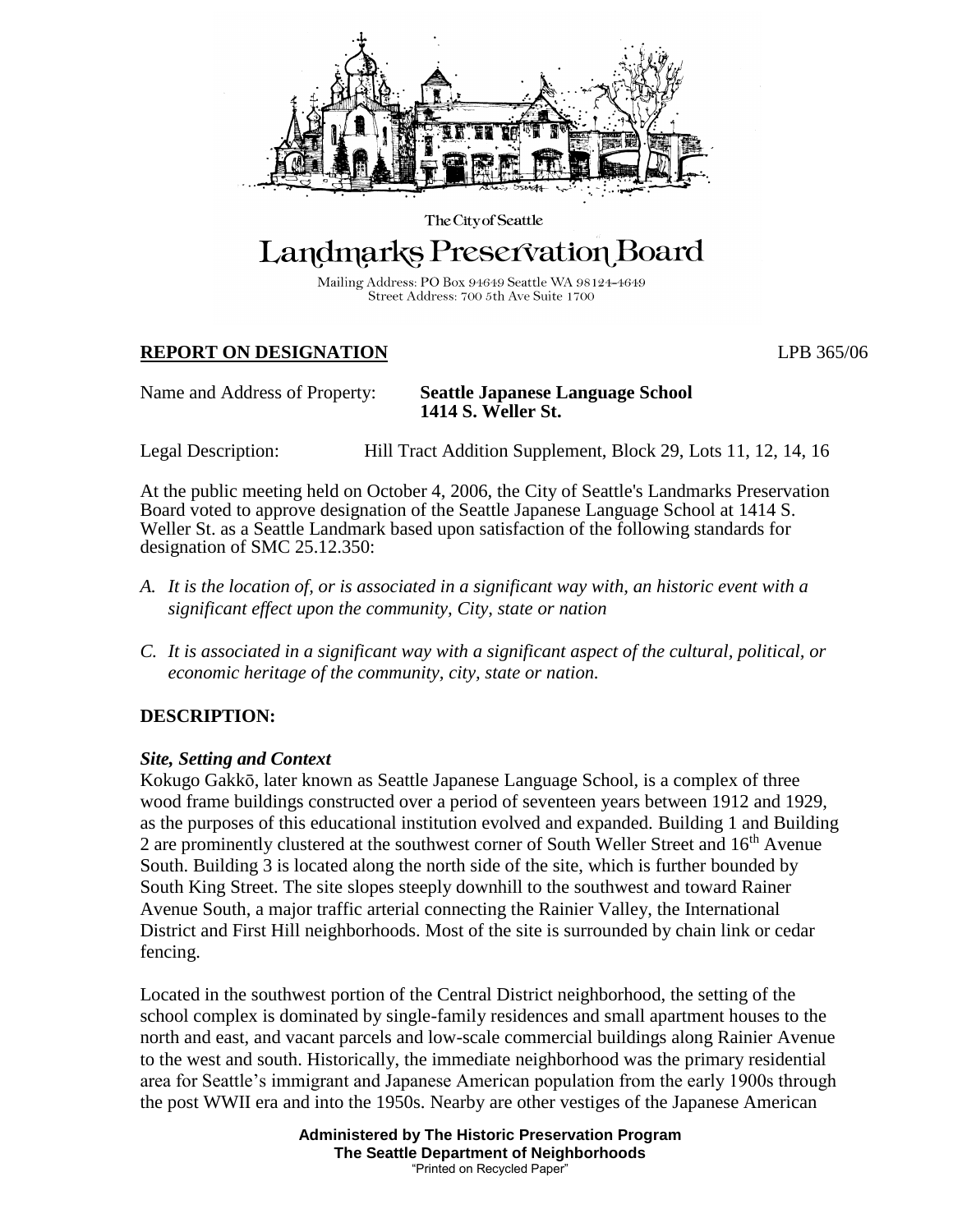community including several churches with predominantly Japanese American congregations.

The school site is located some five blocks to the east of the International District neighborhood and Nihonmachi [Japantown], which remains the center of commercial activity and was the historic core location of businesses owned or operated by and patronized by members of the Japanese-American community.

## *Current Appearance - Building 1*

Building 1 and Building 2 are both approached by way of a concrete stairways leading from S. Weller Street or 16<sup>th</sup> Avenue South. A low concrete retaining wall and a steep landscaped lawn area separate each building from the roadway and sidewalk area along S. Weller Street.

The initial front portion of Building 1 was constructed in 1912 and the rear wing was added in 1917. Building 1 is a two story, wood frame structure supported by a brick masonry foundation at the front portion and a reinforced concrete perimeter foundation at the rear addition. The building does not include a basement level. The two wings measure approximately 48 x 60 feet and 22 x 72 feet for a total floor area of approximately 8600 square feet. It exhibits a flat roof form accentuated by a simple wooden cornice at the south and east elevations and north and south ends of the west elevation.

The formal entry at the South Weller Street (south) elevation is distinguished by a prominent brick and concrete porch and a pedimented central entry roof. The entry is further accentuated by ornate wooden brackets with acanthus leaves and pilaster details. Double, non-historic solid core entry doors include a covered transom light above. Modern pipe rail handrails and guardrails have been installed at the concrete porch and entry stairway.

The exterior is clad with a horizontal vinyl siding product placed over non-historic asbestos shingles and original rustic dropped wooden siding. The modern siding has a similar exposure and appearance to the concealed original wood cladding. Fenestration consists of tall narrow, double-hung windows that are symmetrically set in individual openings with the exception of the north elevation where the windows are set in groups of six at each of the classrooms at both floor levels. Original wooden window sash has been replaced with aluminum windows throughout. Portions of some window openings have been blocked in at the north elevation.

First Floor (Interior): The interior spaces are organized around a double loaded eight-foot wide corridor. The initial front portion was constructed in 1912 and includes two large classrooms along the east side and an office space, stairwell, faculty room and kitchen along the west side. The 1917 addition at the northern end of the building includes a Boys' and a Girls' restroom beyond which is an interior partition with a doorway and a classroom to each side of a rear stairwell. The corridor is terminated by a set of exit doors.<sup>1</sup>

Second Floor: This floor level exhibits the same general layout as First Floor with classrooms organized along a eight-foot wide double loaded corridor. Four classrooms are located at

 $\overline{a}$ <sup>1</sup> Refer to annotated JLS floor plan (2006) attachment that clarifies construction dates/phases.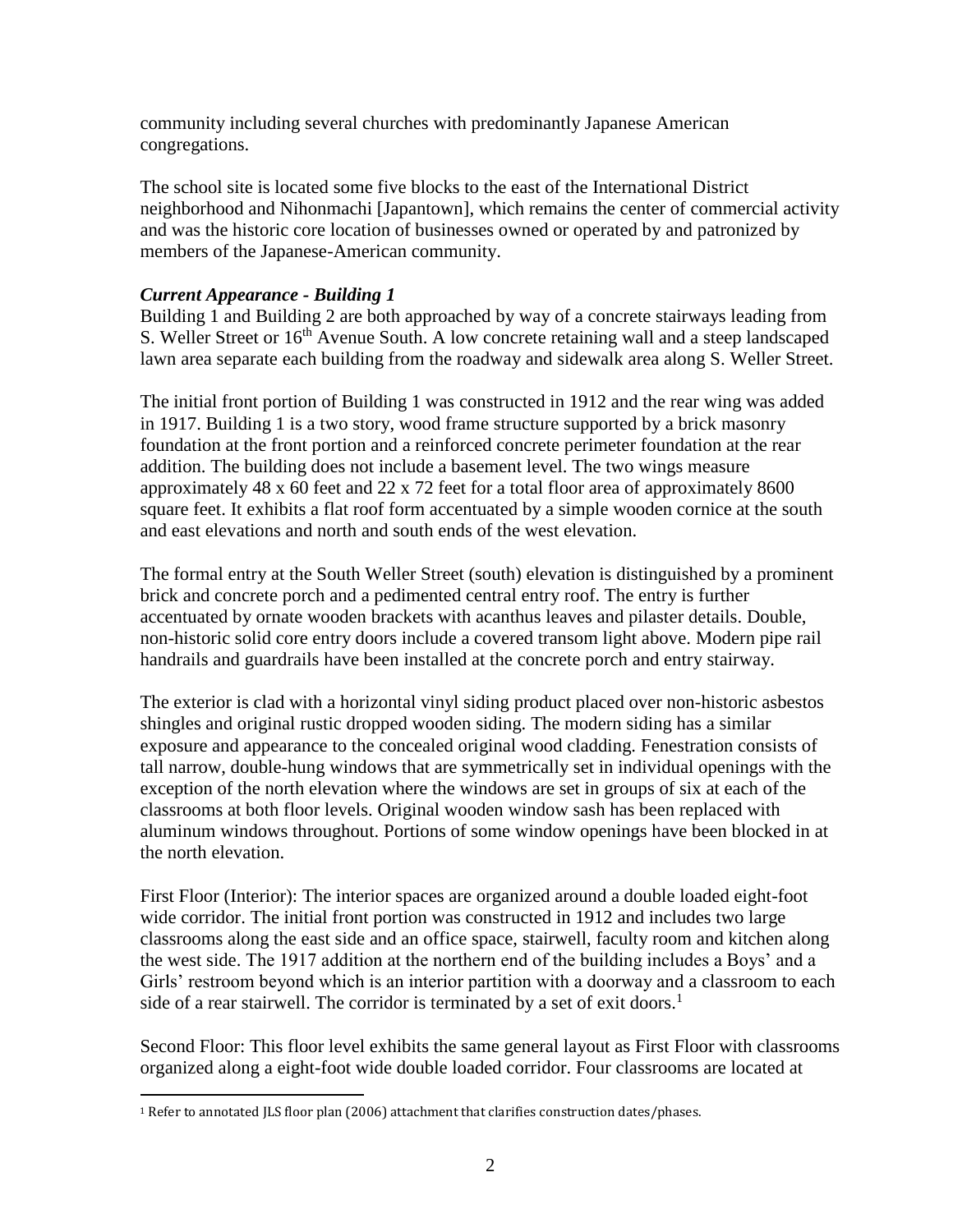south end of this floor level and two classrooms are located at the north end addition. Boys' and Girls' restrooms are stacked above those situated on the First Floor level.

One original wooden stairwell with handrails and newel posts is the most distinctive intact feature to remain within the interior. Portions of original fir flooring, window and door trim and some five-panel doors remain in place; however the interior has generally been altered or modernized.

## *Current Appearance - Building 2*

Building 2 was constructed in 1925 and is very similar in exterior appearance to Building 1. It is a two story, wood frame structure supported by a steel reinforced concrete foundation with a smooth concrete stucco finish. A portion of the southwest corner of the building includes a basement level, built to house heating equipment. Building 2 measures approximately 50 x 88 feet and includes a total floor area of approximately 8000 square feet. It exhibits a flat roof form with a simple wooden cornice at the west, south and east elevations.

The formal entry at the South Weller Street (south) elevation closely matches that of Building 1. It is also distinguished by a prominent concrete porch and a pedimented central entry roof, however the wooden brackets are not as ornate and are more rudimentary in construction. It also includes pilasters to each side of a set of modern entry doors with glazed upper and lower panels. Original transom light and sidelights appear to have been covered. The original concrete porch and stairways with pipe rail handrails and guardrails remain in place.

The exterior is also clad with a horizontal vinyl siding product placed over the non-historic asbestos shingles and the original beveled wooden siding. The modern vinyl siding has a similar exposure to the concealed original cladding. Fenestration consists of tall narrow, double-hung windows that are symmetrically set in individual openings and in groups on the east elevation. Original wooden window sash has been replaced with aluminum windows throughout. Several original window openings have been blocked in along the north elevation. The rear (north) elevation is flush with that of Building 1.

First Floor (Interior): The interior spaces are also organized around a double loaded eightfoot wide corridor with an open stairwell near the main entry at the west side of the south end of the corridor. Two original classrooms are located along the west side of corridor and are connected by a deep arched opening. These spaces now serve as museum facility. Building 2 is interconnected to Building 1 via an enclosed breezeway toward the rear of the first floor level. Portions of original cladding are visible within the breezeway, which appears to have been enclosed fairly recently. An unused kitchen and restroom area are located to west side of the north end of this floor level and the corridor is terminated by a second open stairwell. The east side of the first floor level is entirely taken up by a gymnasium/assembly space created by removing the partitions between three former classrooms.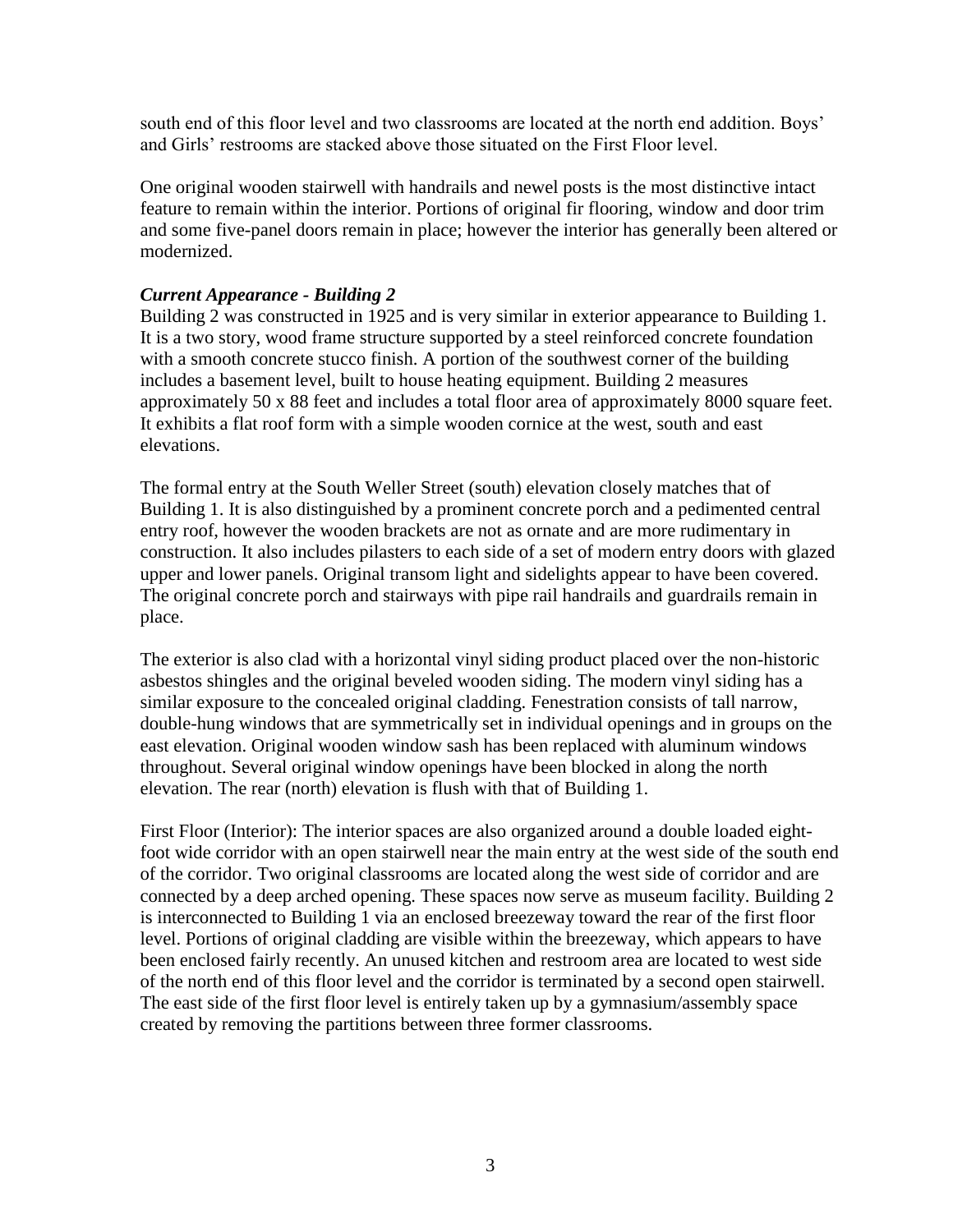Second Floor: This floor level exhibits the same general layout as First Floor with classrooms organized along a double loaded corridor. Five classrooms are located at this level along with unused restroom and kitchen areas stacked above those situated on the First Floor level.

The two original classrooms that are currently used as the museum facility exhibit the most intact interior features and finishes in the complex including original slate blackboards, dark stained running and standing woodwork and fir floors. The corridors include two intact wooden stairwells with handrails and newel posts as well as original fir flooring, woodwork and five-panel doors. The interior of Building 2 has been generally less altered and modernized than Building 1.

## *Current Appearance - Building 3*

Building 3 was added to the complex in 1929 and is separated from Buildings 1 and 2 by a paved alley. It is a single story, wood frame structure with a post & pier foundation that has been seismically upgraded. It measures approximately 30 x 96 feet with a total floor area of approximately 2880 square feet. It exhibits a low-pitched, hipped roof form with exposed rafter ends that is clad with asphalt shingle roofing. The roof form is penetrated by three narrow brick masonry chimneys and two small gabled roof vents at the center of its east and west slopes.

The exterior is clad with rustic dropped siding and ribbed-plywood skirting around the foundation base. Fenestration consists of tall narrow openings that are set in groups of four at the east elevation and groups of five at the north elevation and west elevation of the north classroom. Original multi-pane (9/9) wooden single hung window sash remains in place throughout.

A formal entry porch is located at the center of the west elevation. A set of double doors provides access to an entry hall. Three individual exterior classroom entry doors with transom lights are also located on the east elevation. Original concrete porches are located at the west and east elevations, however modern wooden handrails, guardrails and stairways have been installed at both entryways. The formal entry porch also leads to an open grass and a rockery to the west side of Building 3.

The interior space within Building 3 is divided between three classrooms, a restroom area, and a teachers' room accessible from the entry hall. A storage area is located within the southernmost classroom space and a small office and copy room added within the central classroom space. Modestly detailed interior spaces, features and finishes are generally intact.

#### *Non-Historic Alterations and Additions*

All three buildings are well maintained and in sound structural condition. The buildings are generally well preserved, exhibiting intact building form, exterior design features and fenestration pattern.

Principal alterations to Building 1 and Building 2 include the installation of vinyl horizontal siding over non-historic asbestos shingle siding. Portions of original beveled wooden siding are visible within the breezeway and may be intact under the modern cladding materials,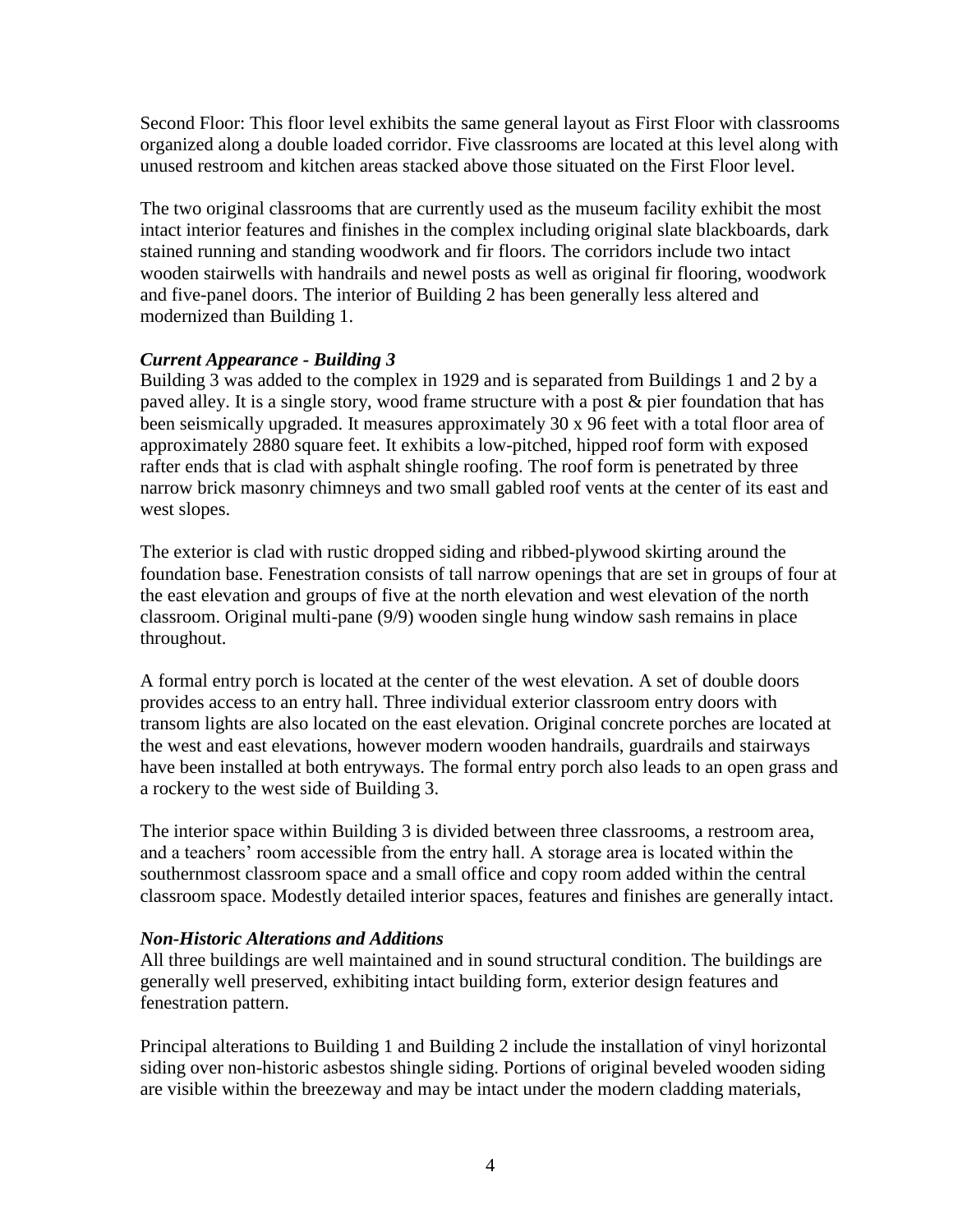however overall condition of original cladding is unknown. Original wooden, double hung, window sash with a  $2/2$  sash configuration were removed and replaced by  $1/1$  double hung aluminum units c.1990. Miscellaneous window openings on the north elevation of both Building 1 and Building 2 have been blocked out.

The original wooden porch handrails and guard rails at the entry porch of Building 1 has been replaced by modern pipe rail systems. Decorative iron handrails and guardrails at Building 3 have been replaced by current wooden railing and stairway construction. Security grills have been installed at all entry doors within the complex. The courtyard and the breezeway area between Building 1 and Building 2 were both enclosed by wood-frame walls c. 1990.

## **STATEMENT OF SIGNIFICANCE:**

The Seattle Japanese Language School is the oldest operating Japanese language school in the continental United States. Originally established in 1902 and known as Kokugo Gakkō, it became a major vehicle in the transmission of language and cultural values to the Nisei and Sansei, the primarily American-born children and grandchildren of first generation Japanese immigrants, the Issei. The school initially functioned in temporary quarters until an appropriate school building could be constructed in 1912. Between 1912 and 1929, as the role of this educational institution evolved and the student population expanded the school complex grew to its current configuration.

Kokugo Gakkō was one of approximately 27 similar language schools operating in Washington State during the 1930s and was part of an extensive system of such schools along the Pacific Coast. However, few of these institutions survived beyond the post-World War II era and very few are believed to be as well preserved as the Seattle Japanese Language School complex. Kokugo Gakkō is a particularly unique property type and possesses significant associations with a highly significant aspect of the cultural heritage of the City of Seattle, the State of Washington and the nation. Kokugo Gakkō was listed in the National Register of Historic Places at a *national* level of significance in 1982.

## *Establishment of Kokugo Gakkō*

Japanese immigrants began to arrive and settle in Seattle in the late 1870s. The pattern increased especially after laws were instituted to restrict the number of Chinese that could enter the country. Large scale Japanese immigration to Seattle occurred in the 1890s and continued until 1924. By 1891, Japantown [Nihonmachi] developed along Main Street to the east of the established commercial district and a burgeoning Japanese community operating hotels, laundries, bathhouses and restaurants became established. By1910, the U.S. recorded that Japanese represented Seattle's largest minority population. An important factor in the establishment of the community was that unlike Chinese immigrants, the Japanese were allowed to bring wives and children to settle with them.

By the turn of the nineteenth century Japanese children, both those born in Seattle or brought here from Japan, typically attended public school. As the number Nisei or second-generation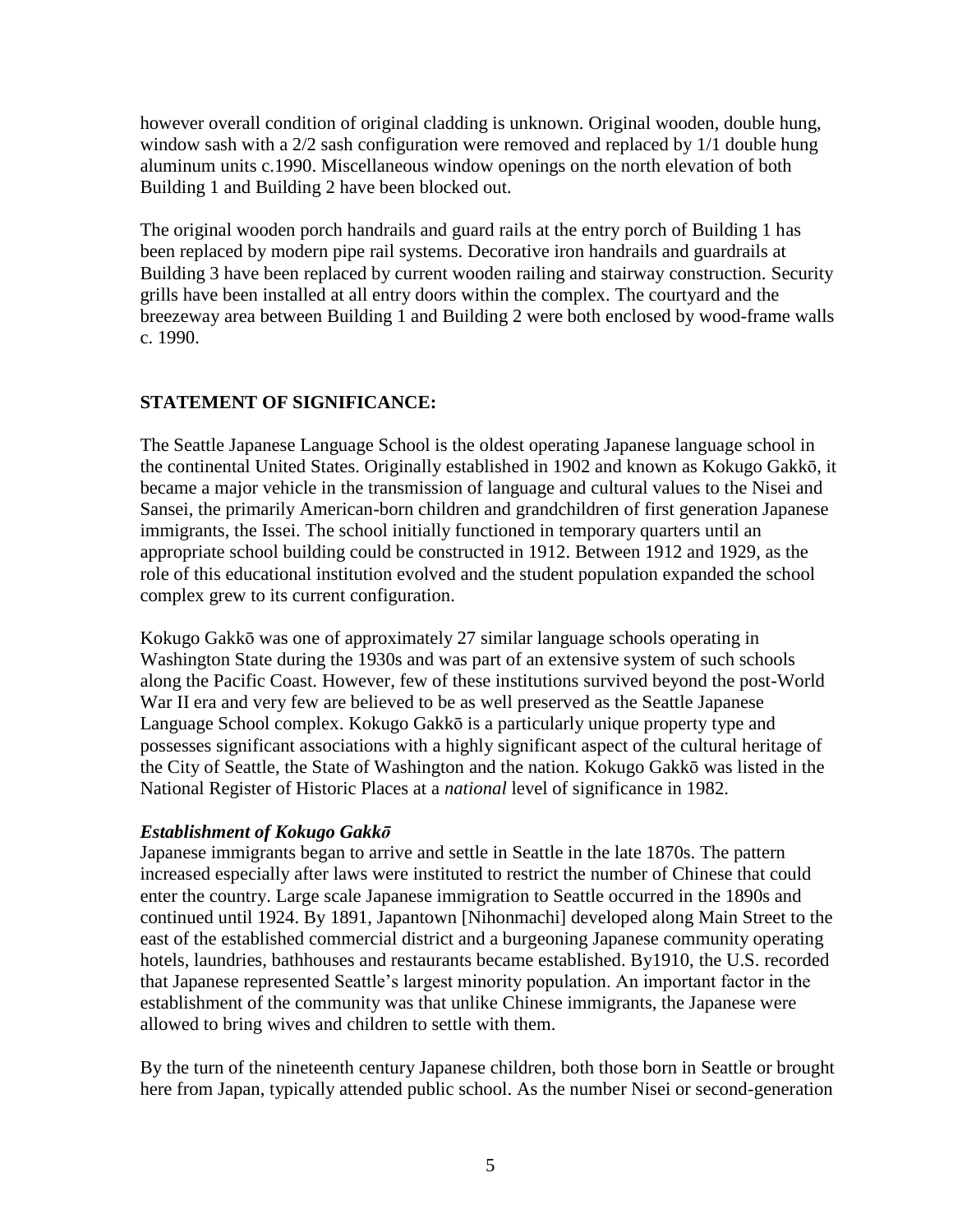children increased, concerns about their educational needs became apparent. The October 1901 issue of the Japanese Association's newspaper *Nihonjin* included an article focused on the potential need for a separate school for Japanese children in Seattle:

*The Japanese have no plan to live permanently in the United States and it goes without saying that we recognize the necessity of providing our children with a Japanese style education. We are in another country where we differ in terms of racial background, language, culture, and customs. Consequently, we must carefully evaluate the current situation in which we rely on foreigners to provide elementary school education for our children*. 2

The following year the Japanese Association established an elementary school that operated in a portion of the Association's space on the second floor of the Baker Building at  $2^{nd}$ Avenue South and Main Street, later known as the Stetson Building. The first instructor was Yoshio Shibayama, who initially taught Japanese language and literature to four students. By 1905, it was apparent that the small space provided by the Association was not suitable for a school. Relocating the school or constructing a new school building began to receive serious consideration.

While the debate as to how best to solve the school problem continued for several years, a pivotal event occurred in July of 1905 when Baron Jutarō Komura stopped by Seattle on his way to Portsmouth, New Hampshire where he was to participate in negotiations to bring a conclusion to the Russo-Japanese War. While in Seattle he met with C.T. (Charles Tetsuo) Takahashi of the Japanese Association and discussed the education of young Japanese in the city. Baron Komura took a special interest in the elementary school and offered to donate \$500.00 to support the educational work of the Association. Other members of the Japanese diplomatic mission also contributed money. These donations were the beginning of a fund raising effort that would eventually result in construction of the present Seattle Japanese Language School.

By June 1908, 37 Japanese children attended the Main Street School and 11 attended South School, public grammar schools in the vicinity of Nihonmachi. Of this total, 27 children were also part-time students at the Japanese Association Elementary School. These students were divided into four groups and given two hours of instruction each weekday afternoon, which was a logistical challenge for the teachers and did not produce the best educational results. The location of the school was also considered to be unsatisfactory for multiple reasons. Classes were held in what was essentially a meeting hall with offices and the facilities were not suitable for teaching small children. It was far from both of the public schools and consequently the students were often late for their Japanese classes. There were also many hazards related to walking to 2<sup>nd</sup> and Main due to dangerous intersections, horses, and

 $\overline{a}$ 

 $<sup>2</sup>$  Historical facts included in this Statement of Significance are primarily drawn from extensive research and</sup> documentation included in a series of articles authored by Scott Edward Harrison and published in *The North American Post*, July-August 2005 and an unpublished manuscript "History of the Japanese Language School" also authored by Mr. Harrison.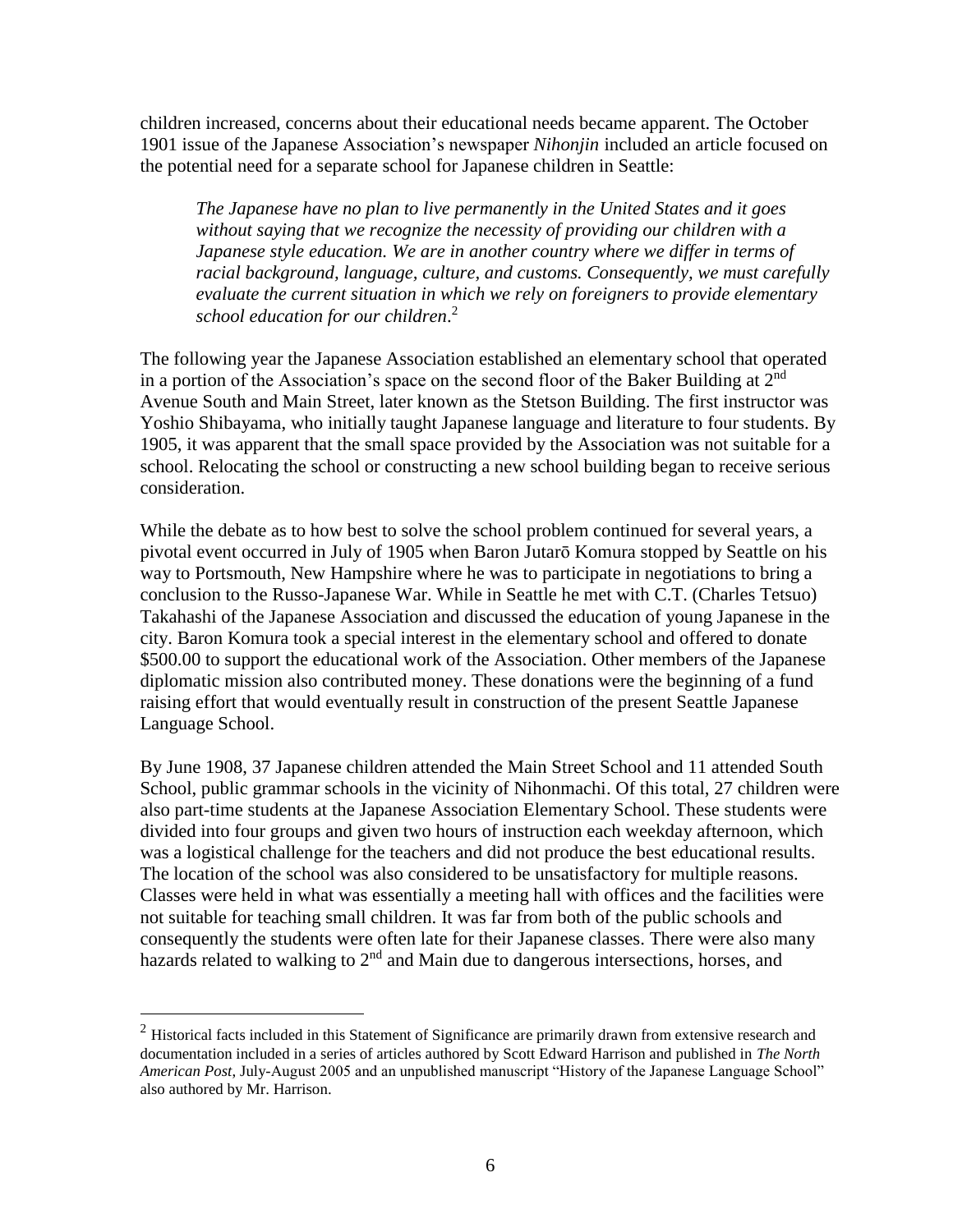delivery wagons. Furthermore, teachers and parents believed it was important that the educational environment be enjoyable so that lessons could be fully absorbed.

Between 1907 and 1908 the Japanese Association held a series of community meetings to plan for a new school building, the school was renamed and it moved to a new location. In June 1908 members of the Nihonjinkai Kyōikubu [Education Section of the Japanese Association] crafted an education plan for presentation to the community at a Kyōiku Enzetsukai [Town Meeting on Education], which was held later that month for the purpose of encouraging public discussion of the issues. Japanese Consul Tanaka, Takuma Tsubota, and several other influential members of the Japanese community spoke about Japanese language education in Seattle and the critical need for a new school building.

On August 24, 1908 the Japanese Association formed a Gakumu Iinkai [School Affairs Committee] to superintend efforts to establish a new school building. The committee also selected Kokugo Gakkō as the name of the new school. The term Kokugo Gakkō is usually translated as Japanese Language School. However, the word Kokugo means national language, or language of the nation and Gakkō means school. A more literal translation would be National Language School. Many Japanese language schools in North America were called Nihongo Gakkō, meaning literally Japanese Language School, with Nihongo being the word for Japanese language. The name Kokugo Gakkō implies that the Japanese spirit, traditional values, morality, and the nurturing of a sense of identity as a Japanese was an integral part of language instruction. Thus, a Nihongo Gakkō was, at least in theory, a school that concentrated primarily on the teaching of language with somewhat less emphasis on imparting a particular value system.

Kokugo Gakkō was to be independent from the Japanese Association and a new organization called Kokugo Gakkō Ijikai [Language School Board, or Board of Trustees] was formed to administer the school. Financial support for the new school was to be derived totally through membership fees paid by Ijikai members and donations from the community and the previous system of a monthly tuition payment was abolished. Committee members began discussions regarding building costs, fund raising, and construction plans for a new school building. Reportedly, the Kokugo Gakkō then moved to a house located somewhere near Main and Maynard; but due to the Jackson Regrade, the school had to subsequently vacate this property. It was moved to the basement of the Buddhist Church, possibly the former quarters of the Bukkyō Seinenkai [Young Men's Buddhist Association] within the original Buddhist mission building at 624 Main Street.

Planning for acquisition of land and construction of the new school building appears to have been delayed by disagreements in the community about how the funds should be spent, and even if they should be expended on a school building at all. By July 1909 the school had again moved, this time to 1211 Jackson Street. Then again in September 1910 the school was relocated in the basement of the new Seattle Buddhist Church, which had opened in October 1908 at 1020 Main Street, apparently the fifth location to house the school in just over a period of two years.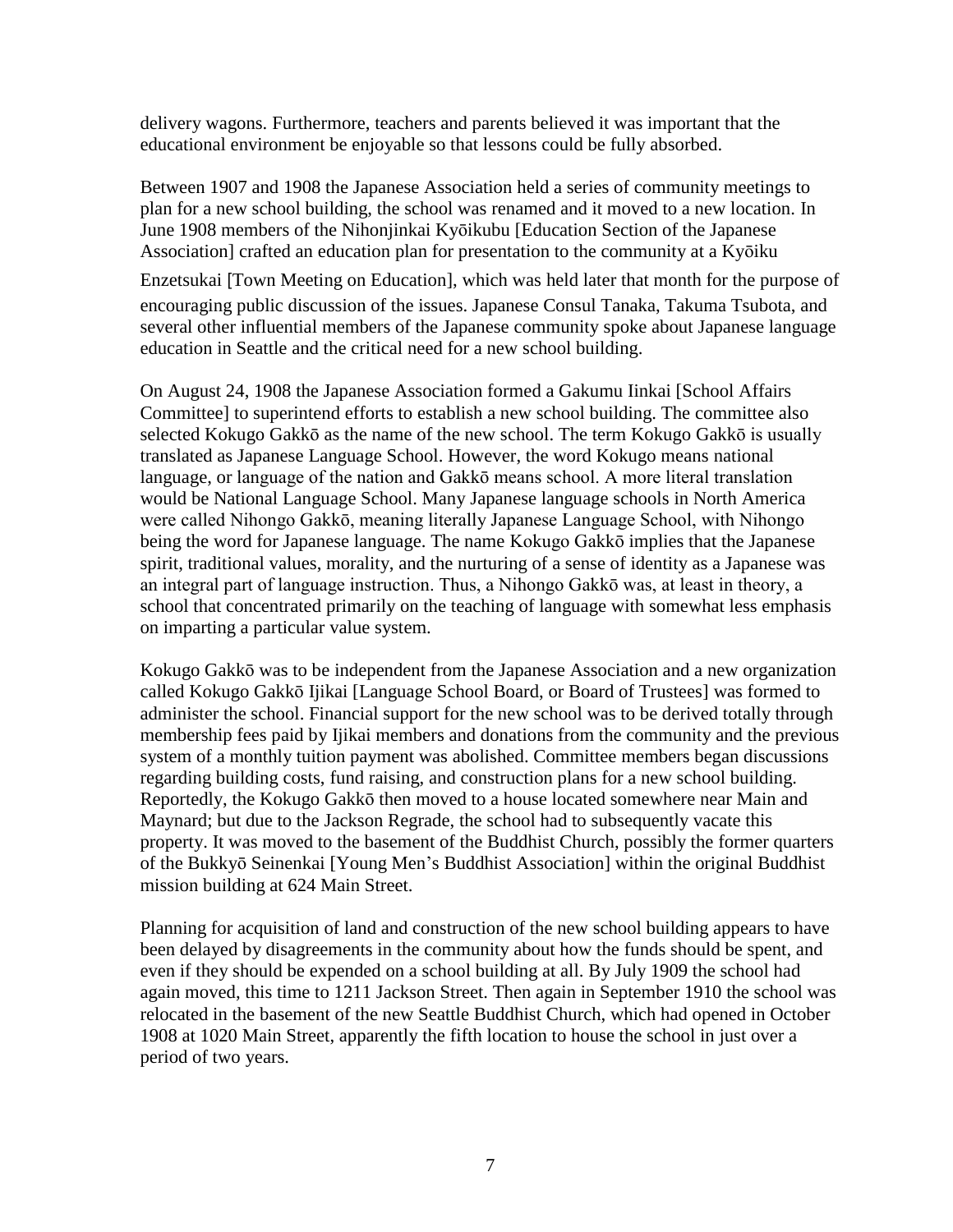#### *Construction and Evolution of the School Complex*

In late 1911, Edward L. Blaine, a prominent citizen and member of the Seattle City Council from 1911-1913, offered to rent the Association a piece of property where they could build a permanent school building. This idea appealed to the school committee because it would not have to search for an affordable building lot and come up with a large down payment. Consequently, in November 1911 a decision was made to accept Mr. Blaine's offer and the committee moved forward with this plan despite objections from some members. A Kenchiku Iinkai [Building Committee] was selected consisting of Seimei Yoshioka, Yoshinobu Fujii, Kiyoshi Kumamoto, Kōjirō Takeuchi, Juichirō Terusaki (formerly Juichirō Itō), C.T. Takashashi, Masajirō Furuya, Kametarō Hirade, and Toyojirō Tsukuno. Suekichi Shimizu was asked to prepare a set of architectural plans, which he reportedly completed in about two weeks.

While fund raising and accounting efforts went forward and a construction office was set up, serious objections to the use of the Blaine property increased in number and intensity throughout the month of May 1912. Finally, in late June the arrangements to rent the Blaine property were cancelled and the original plan of purchasing a building lot resurfaced. Kiyoshi Kumamoto, C.T. Takahashi, Seimei Yoshioka, Yoshinobu Fujii, and Goichirō Shinohara were appointed to a land selection committee. In early July the committee reported on the availability of a suitable land parcel at  $16<sup>th</sup>$  Avenue South and Weller Street. Shortly thereafter on July 11, 1912, the Kokugo Gakkō Ijikai was incorporated by filing Articles of Incorporation with the State of Washington and they negotiated a purchase agreement for \$3,000 on July 29, 1912.

Mr. Shimizu's drawings were reviewed and the plans were filed with the Department of Buildings on September 4, 1912. The building permit was issued on September 5 and a request for construction bids issued on September 7, 1912. The low bid of \$3,915 was submitted by carpenters Yoshitarō Tamai and Gotarō Shibagaki, and plumber Rikichi Teramae and approved by the committee. Construction of the initial portion of Building 1 began on September 17, 1912 under the supervision of Suekichi Shimizu.

The wood frame building, consisting of a principal's office, night watchman's room, and six classrooms, was completed on December 7, 1912 and accepted by the building committee. The total cost of the project came to \$10, 282. Between 1905 and 1912 several prominent Japanese had donated significant amounts to the building fund, which also included smaller individual donations ranged from 25 cents to \$300. Many organizations in the Japanese community also contributed.

Students moved into Kokugo Gakkō building with its fine view of Mt. Rainer from the second floor in January of 1913. There were 87 pupils in grades  $1<sup>st</sup>$  through  $8<sup>th</sup>$  and four faculty members: Kotarō Takabatake, the principal; and teachers; Shige Matsuda, Mitsu Ishida, and Tazuru Okabayashi. The educational program was closely patterned after the Japanese primary school system that was divided into two divisions of four years each: the jinjōka [lower division] and the kōtōka [upper division]. After completion of eight years at the Kokugo Gakkō students could continue for two more years in an advanced section, or post graduate course, called the hoshūka. The basic educational philosophy of Kokugo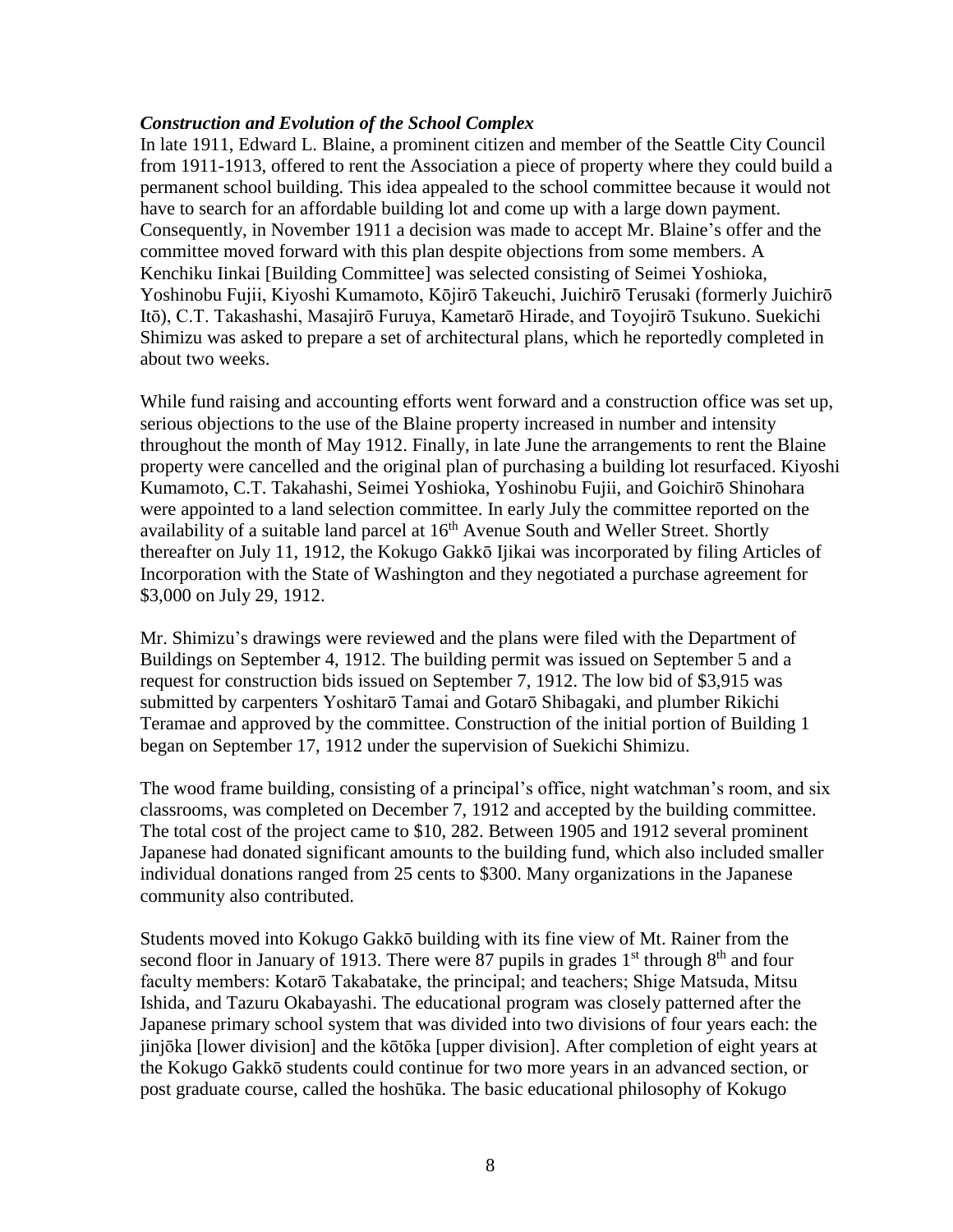Gakkō at this time was to inculcate the students with the Japanese spirit and a sense of identity as Japanese.

The number of Japanese immigrants to the Pacific Coast began to increase markedly after the Russo-Japanese War including an increased number of families who arrived from Japan to join a head of household already settled in Seattle. In 1915 the Kokugo Gakkō Ijikai anticipated future needs and purchased the land to the east of Building 1. By April 1917 school enrollment had increased to 175 and included older advanced students.

The growing student population made it necessary to enlarge the school complex. In November 1917 architect Robert Brown drew up plans for a two-story addition of four classrooms to be attached to the rear, north side of the existing school building (Building 1). In 1917, there were 477 Japanese students enrolled in the public schools of Seattle. As of the 1918 school year 186 students attended the expanded Kokugo Gakkō.

About four years after the 1917 addition was built, the school again became too small to accommodate the increasing number of pupils. In the spring of 1923 a portable classroom located at the John Hay School on Queen Anne Hill was purchased and relocated to the site. The portable was probably installed on the still vacant lot to the east of the Building 1 since the property to the north was not purchased until 1929.

The number of students attending the Kokugo Gakkō continued to increase and it was decided in December of 1923 that the school would have to be enlarged yet again. It took some 29 meetings over the course of two years to accomplish the planning and construction of a second permanent school building.

Based on an examination of archival permit records held in the Microfilm Library of the Seattle Department of Planning and Development and other related materials, the design of the second building has been attributed to Sievert Bergesen, a contractor and builder, whose signature appears on several of the drawings.<sup>3</sup> Research suggests that Bergesen had been approached by the Kokugo Gakkō to design and probably construct Building 2, but died before the building permit application was prepared. After Bergesen's death, the Kokugo Gakko apparently contacted Kichio Allen Arai (1901-1966), known as A.K. Arai, to help with the building permit application.<sup>4</sup> Chris Iverson was awarded the construction contract. Although the design cannot be fully attributed to A.K. Arai, who was a very recent graduate of the School of Architecture at the University of Washington, it appears to have been his earliest professional commission. Available documentation also suggests that he also acted as the Kokugo Gakkō's superintending architect.

The two story, wood frame building was designed to closely match the 1912 building located immediately to the west. It measured the full length of the Building 1 with the 1917 addition. The new building, which came to be known as Building 2, included ten classrooms and was

 $\overline{a}$ 

<sup>&</sup>lt;sup>3</sup> All information regarding the design and construction of Building 2 was provided to S.E. Harrison by historian David A. Rash.

<sup>&</sup>lt;sup>4</sup> See Ochsner, Jeffery Karl. ed. Shaping Seattle Architecture: A Historical Guide to the Architects, UW Press, 1994 for biographical information regarding Kichio Allen Arai.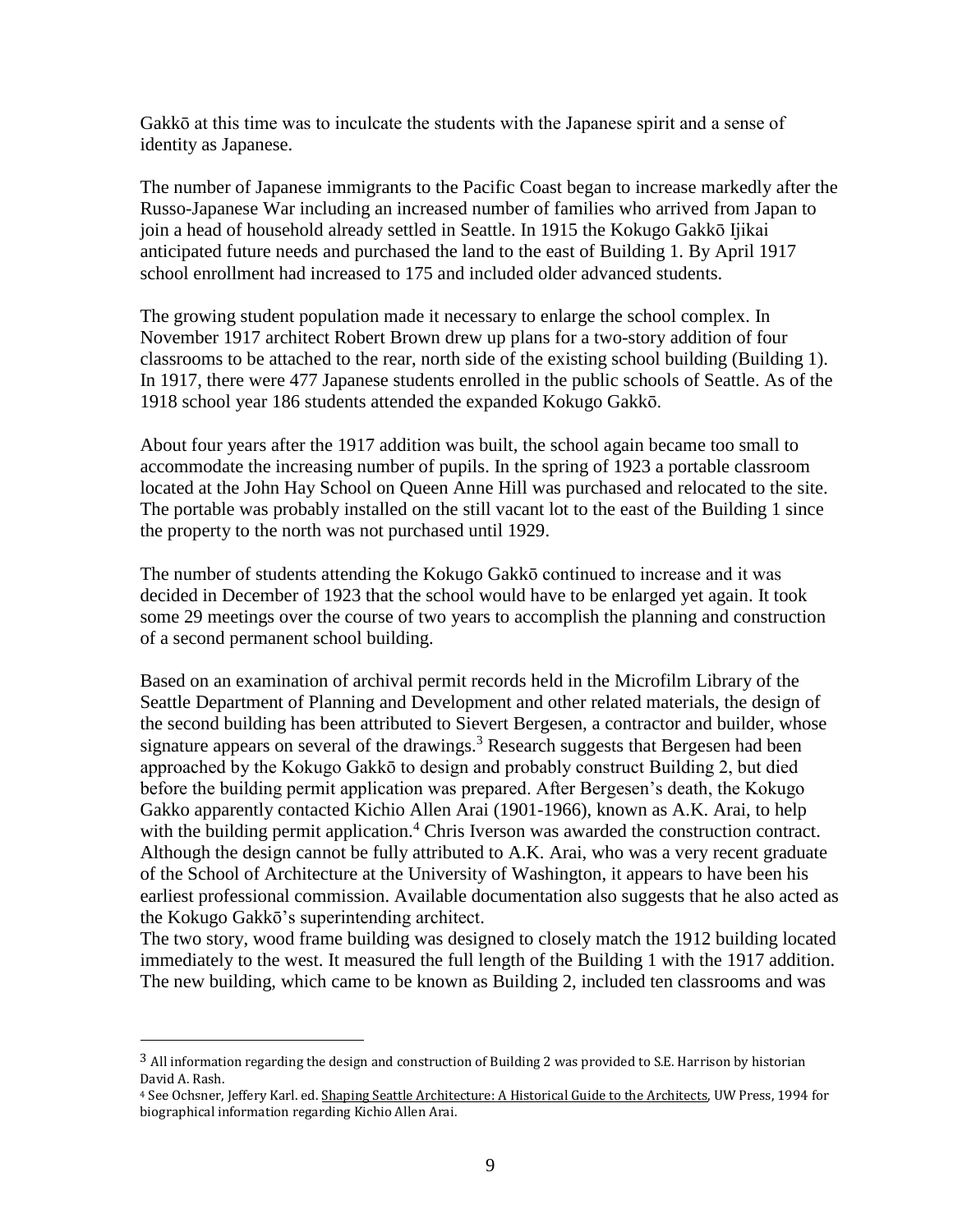completed in October of 1925. It appears likely that this building displaced the portable that had been relocated from John Hay School.

Indicative of the increased population and success of the Kokugo Gakkō, a shortage of classroom space occurred yet again only three years after the completion of Building 2. School officials investigated the possibility of expanding the school, giving instruction on alternate days, or establishing a branch school at another location. A special meeting was held in January 1929 and it was agreed to add another building to the complex. Lots located to the north and behind Building 1 and Building 2 were purchased and preparations were made for their use. The construction committee concluded a \$4,174.00 contract with Mr. Yoshimoto and Mr. Minami to construct a one story, three-classroom building. The construction of Building 3 was finished in time for the new school term and an opening ceremony was held on May 5, 1929.

At the regular general meeting held in March of 1930 it was decided to once again expand the school with eight more new classrooms. On May 19, 1931, Lots 6, 7, and 8 to the west of the Building 1 were purchased and the alley between the Building 1 and the lots was transferred to the school. However, just as the committee was about to issue a request for construction bids, financial disaster struck. The Pacific Commercial Bank was declared insolvent by a federal bank auditor and closed its doors on October 23, 1931. The school's accounts and the building funds were lost along with any possibility of constructing another new building.

The bankruptcy had a devastating effect on the community. Kokugo Gakkō parents suffered financial hardship and the membership fee for the Kokugo Gakkō Kōenkai [Supporters' Group] was reduced by twenty-five cents. In order to accommodate the large number of students who wanted to attend, instruction was held on alternate days and some classes were held on Saturday. In spite of the economic depression, the 1930's were a period of steady enrollment and continued commitment on the part of the school and the community to the education and development of young people in the Japanese community.

In April 1934 a Chūgakubu [middle school division] was established as a continuation for students who had completed their eighth year of regular classes at the school. The new course was four years in length and replaced the previous two-year hoshūka [the advanced section]. By 1934 Kokugo Gakkō enrollment reached a peak of 1,297 students not including students attending evening classes.

The attack on Pearl Harbor and subsequent entry of the United States into World War II brought an end to the burgeoning Japanese community, as well as the Kokugo Gakkō. Three months after the attack, per Executive Order 9066, military commanders began to evacuate any persons of Japanese ancestry to inland relocation camps. Two-thirds of those forced from Seattle were American born and U.S. citizens. The U.S. military took over the Kokugo Gakkō complex and used it for the training of Army Air Force personnel. Evacuees stored a considerable amount of personal belongings in the school buildings when they left Seattle.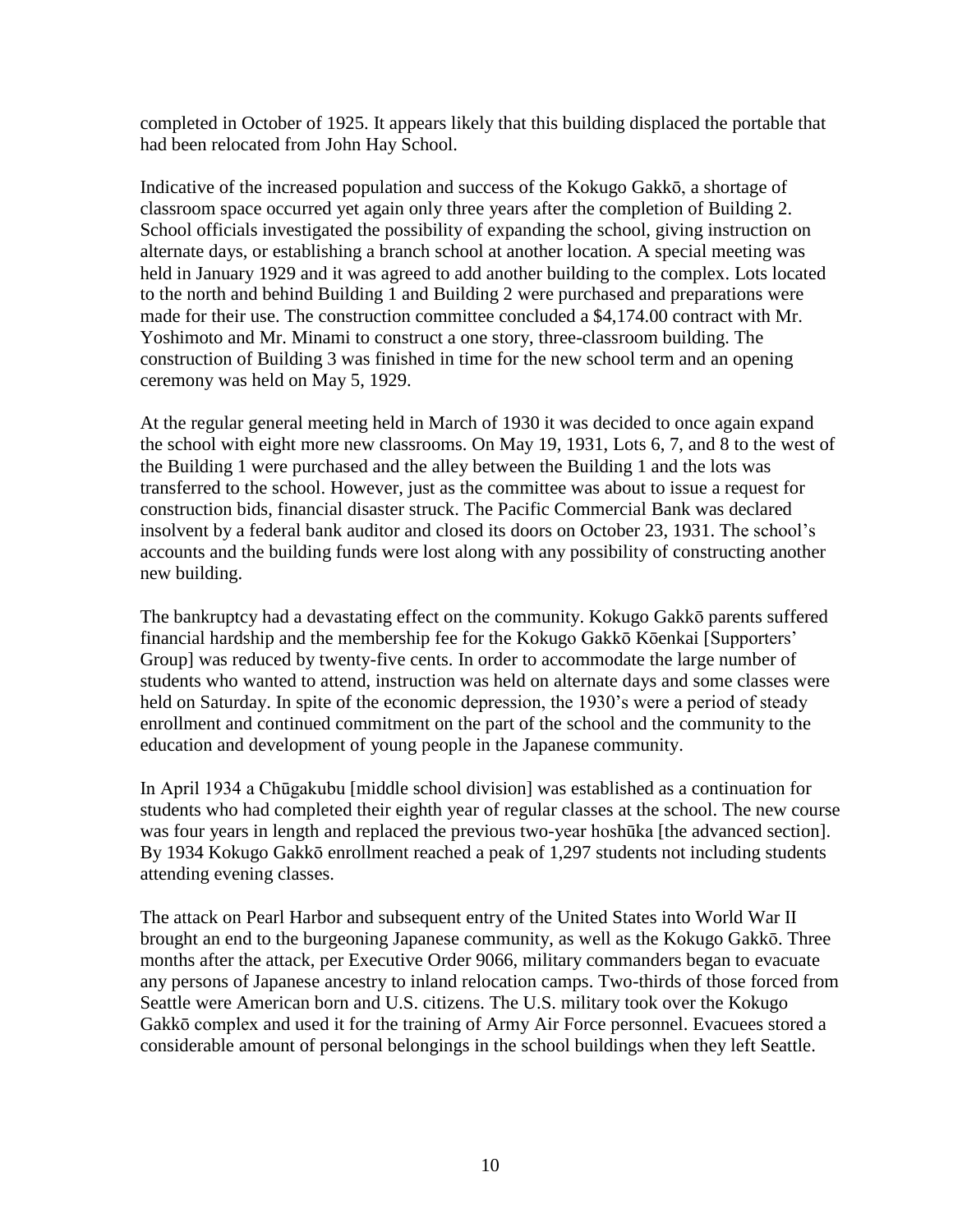Between 1945 and 1957 the school housed returnees from the internment camps. According to *Polk's Seattle City Directory,* the buildings were known as the Hunt Hotel. The Minidoka Relocation Center was located near the town of Hunt, Idaho and was originally called Camp Hunt. Apparently, the name Hunt Hotel was derived from this connection.

In early 1949 a meeting was held at the Seattle Buddhist Church to discuss creating a central organization for Japanese and Japanese Americans in Seattle. A committee of fifty members was elected to work on this project. Since the Issei were not able to form political groups, such as the pre-war Japanese Association, a social service organization was founded instead. This organization came to be called the Shiatoru Nikkeijinkai [Seattle Japanese Community Service].

The major pre-war Japanese political organization in Seattle was the Hokubei Nihonjinkai Shōgyō Kaigisho [Japanese Association of North America, Japanese Chamber of Commerce]. After December 7, 1941, the offices of the Association were searched by government authorities and closed. In the process, many things, including most of the books in the Association's library, were reportedly confiscated.

During the war the Association was dissolved by the Secretary of State for failure to pay license fees. However, the Association's monetary assets remained, and on April 13, 1950, a meeting was held to discuss how to dispose of the \$6,300 remaining in the defunct organization's account. On July 10, 1950, it was unanimously decided that the funds should be used to establish a Japanese American civic center on the old Kokugo Gakkō property, and to begin immediate renovation work on the buildings. Any money left over would be entrusted to Seattle Japanese Community Service.

In May of 1956 plans were made for a special committee of the Kokugo Gakkō Kōenkai to meet to discuss the reopening of the school complex. The new school would be called Nihongo Gakkō or Shiatoru Nihongo Gakkō [Seattle Japanese Language School] and it would reopen in September, holding Saturday only classes. A series of meetings subsequently took place to organize and plan for the reopening. The community responded by donating money for building repairs and equipment. Articles of incorporation for the new Seattle Japanese Language School were prepared the Seattle Japanese Language School formally acquired the old Kokugo Gakkō properties.

The exterior appearance of Buildings 1 and 2 was essentially the same as it was in the 1930s, although deferred maintenance had taken a severe toll. Wooden siding and double hung sash windows were still in place. Clear fir woodwork with dark brown stain and varnish typical of the period adorned most rooms. Most classrooms still had the original electric light fixtures, oil stoves for heating, the old-style iron and wood school desks with inkwells and slate blackboards. Volunteers spent many hours cleaning and fixing Building 1 in order to return it to use as a school. Building 2 would serve mainly as a storage facility.

From the 1960's through the early 1980's the Central Area of Seattle experienced a period of social and economic change. Racial conflict, violence, and petty crime were a problem and real estate values declined as the neighborhood gradually deteriorated. Many of the Japanese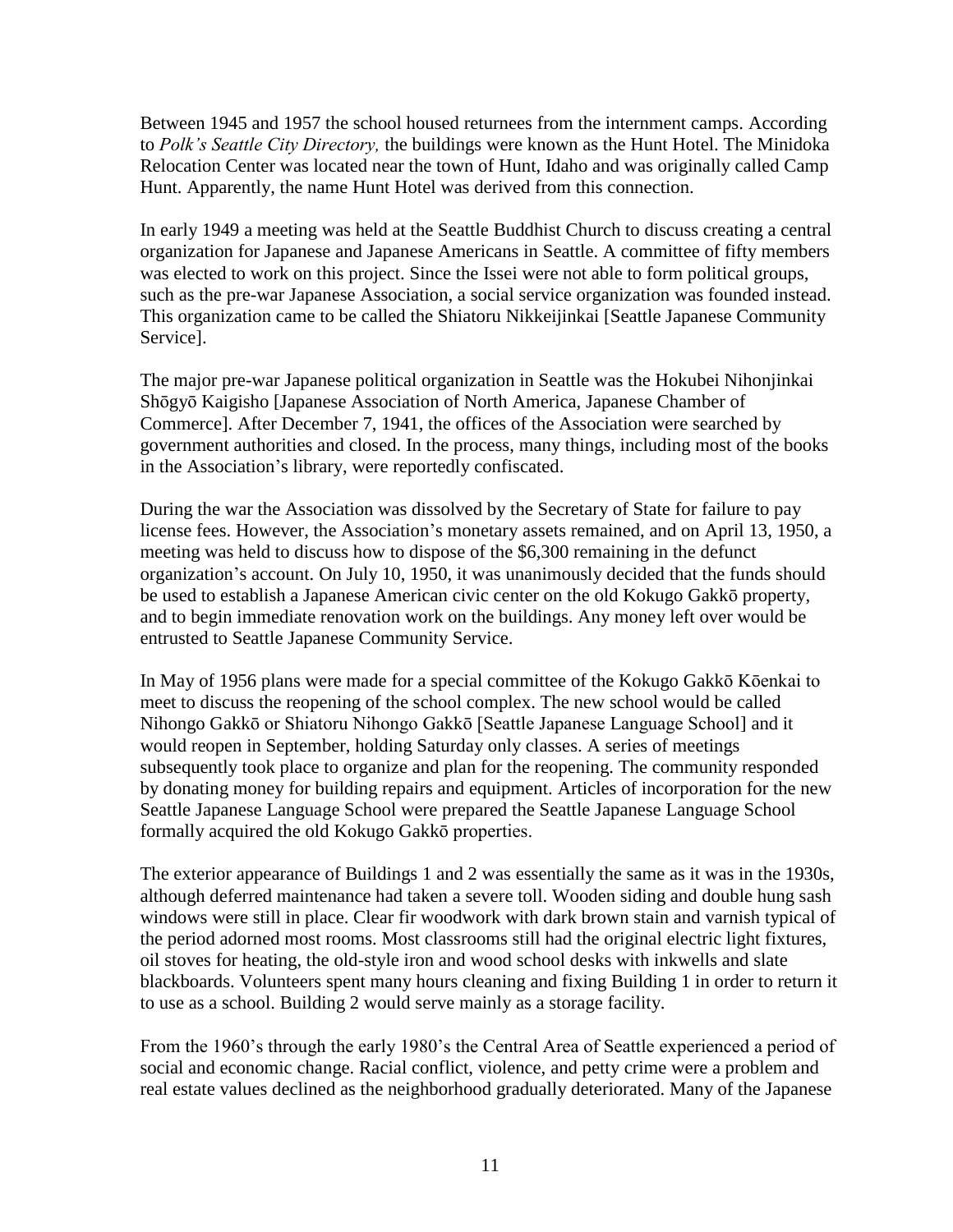American neighbors moved to the south and east of the Central Area. Nonetheless, in 1970 a plan to create a Japanese cultural and community center on the site of the Japanese Language School was considered. A similar proposal was also made in 1973 for a cultural center to be built near the Seattle Buddhist Church. Differences of opinion and a lack of consensus in the community resulted in the abandonment of both proposals.

On May 12, 1976, what is thought to have been a firebomb was thrown through the window of the Seattle Japanese Community Service office located on the first floor of Building 1. The fire completely destroyed the office and its contents. Classrooms on the second floor were also damaged and the building became unusable. Classes were relocated to Building 3 and temporarily moved to St. Peters Episcopal Church on South King Street. The office was subsequently rebuilt and a new stairway to the second floor was constructed to replace the original 1912 staircase. In the process, alterations were also made to the two classrooms at the front of the building on the second floor.

Subsequent enrollment was low and community support for the educational programs was limited to a small but dedicated group of volunteers. Upkeep on the aging buildings was a serious problem and concerns grew about the ability to continue to operate the Japanese Community Service and the Seattle Japanese Language School in the original buildings.

In July 1980, Building 1 was again vandalized during the night causing extensive damage. Approximately thirty windows were broken, desks were damaged and light fixtures broken. A group of volunteers worked to make repairs in order to have the building ready for school in September.

Gradually from 1974 to 1990 the school operations stabilized and enrollment increased. Japan had become a world economic power and interest in Japanese language and culture was gaining. The civil rights movement, combined with the new ethnic awareness, encouraged the Sansei, third generation Japanese Americans, to rediscover their cultural roots and heritage. Improvements were made in the curriculum in response to a renewed interest in learning Japanese and the student body became more diverse. In 1979 there were 140 students enrolled in the school. By September of 1987, the school had about 150 students of all races and ages.

In August 1987 the Budokan Judo Club moved into three classrooms on the east side of the main floor of Building 2. The partitions between three rooms were removed and a large dojo was created for training and practice. The club continues to occupy this space.

In October 1988 the Seattle Japanese Language School bought the small lot to the east of Building 3 from and consolidated ownership of all land immediately adjacent to the school complex.

In 1997 plans were made to renovate a portion of Building 2 for the Northwest Nikkei Museum. With financial contributions from the Japan Expo Foundation, local foundations, businesses, and individuals two classrooms on the west side of the first floor of were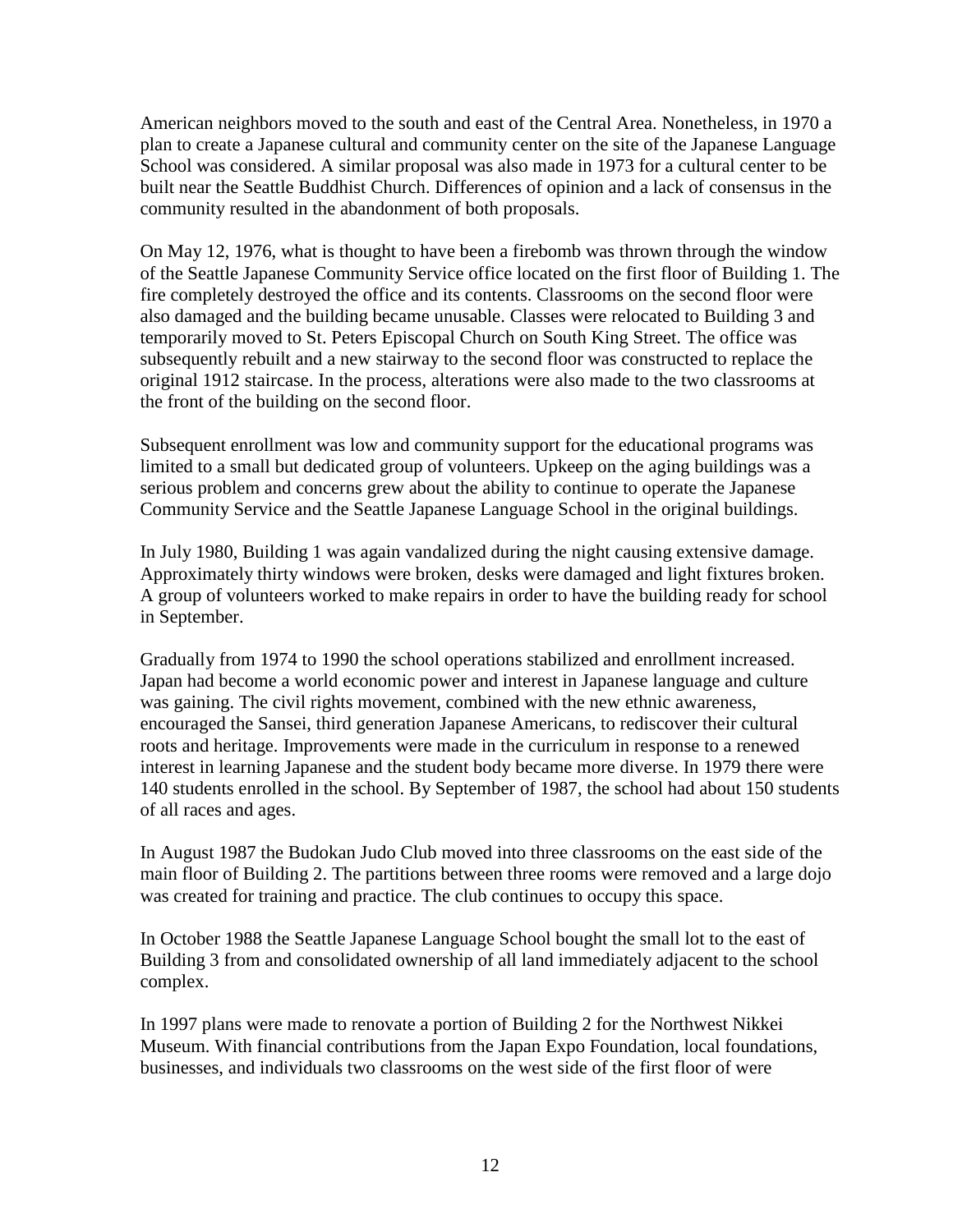combined and adapted for use as exhibit space. On October 31, 1998 the museum opened to the public.

In 2003, the Lake Washington Girls Middle School approached the Seattle Japanese Language School about the possibility of renting Building 3 and the two parties agreed to a three-year lease. The Language School repaired the side sewer, replaced the roof, and had the exterior professionally painted. Parent volunteers from the Middle School repaired windows, refinished the floors, cleaned and painted the classrooms, and added a small office. A new deck was constructed on the east side of the building. The students created a garden on the adjacent side hill.

The school complex continues to carry on the tradition of teaching Japanese to a wide variety of students. Current educational goals include building bonds of friendship between Japan and the United States, nurturing bilingual international citizens, and creating an awareness of Japanese cultural heritage. As of June 2005 there were seven faculty teaching 61 students enrolled in 7 classes from beginning to advanced with conversation skills being stressed over reading and writing. The school is currently in the process of revising the program for the 2005/2006 school year as the Board, parents, teachers, and interested community members evaluate options for the future and the concept of building a new cultural and community center on the site.

### *Cultural Role of Kokugo Gakkō and the Seattle Japanese Language School*

During the early decades of the  $20<sup>th</sup>$  century specialized Japanese language schools were established wherever concentrations of Japanese immigrants had settled, particularly in Hawaii, California, Oregon, Washington and British Columbia. By the 1920s some 24 such schools had been established around Puget Sound and elsewhere in Washington. Reportedly, by 1935 there were 15 Japanese language schools operating in the greater Seattle-Tacoma area and 12 schools in the Yakima Valley. Prior to World War II approximately 250 such schools were operating throughout California.

These schools served as stabilizing civic and cultural institutions and were a central part of community life for the first generation of Japanese immigrants, the Issei and their families. The need for such schools grew out of the concerns expressed by the Issei regarding the proper education of their children, the second generation Nisei. Primary among those concerns was the fact that the Issei were considered to be aliens and ineligible for citizenship. Their status in the United States remained questionable and there was some likelihood that they might indeed be required to return to Japan. If Nisei youth had some understanding of the Japanese language, its history and cultural then the possibility of returning to Japan would be more feasible and if they remained in this country they would possess skills to work in Japanese-owned enterprises, if need be. Most Nisei regularly attended public schools and parents were also concerned about the manners and behaviors that their children might acquire.

As elsewhere along the Pacific Coast, the Japanese community in Seattle's Nihonmachi debated whether to create an entirely separate Japanese school in lieu of attendance at the local public schools. However, it was believed the United States possessed the best public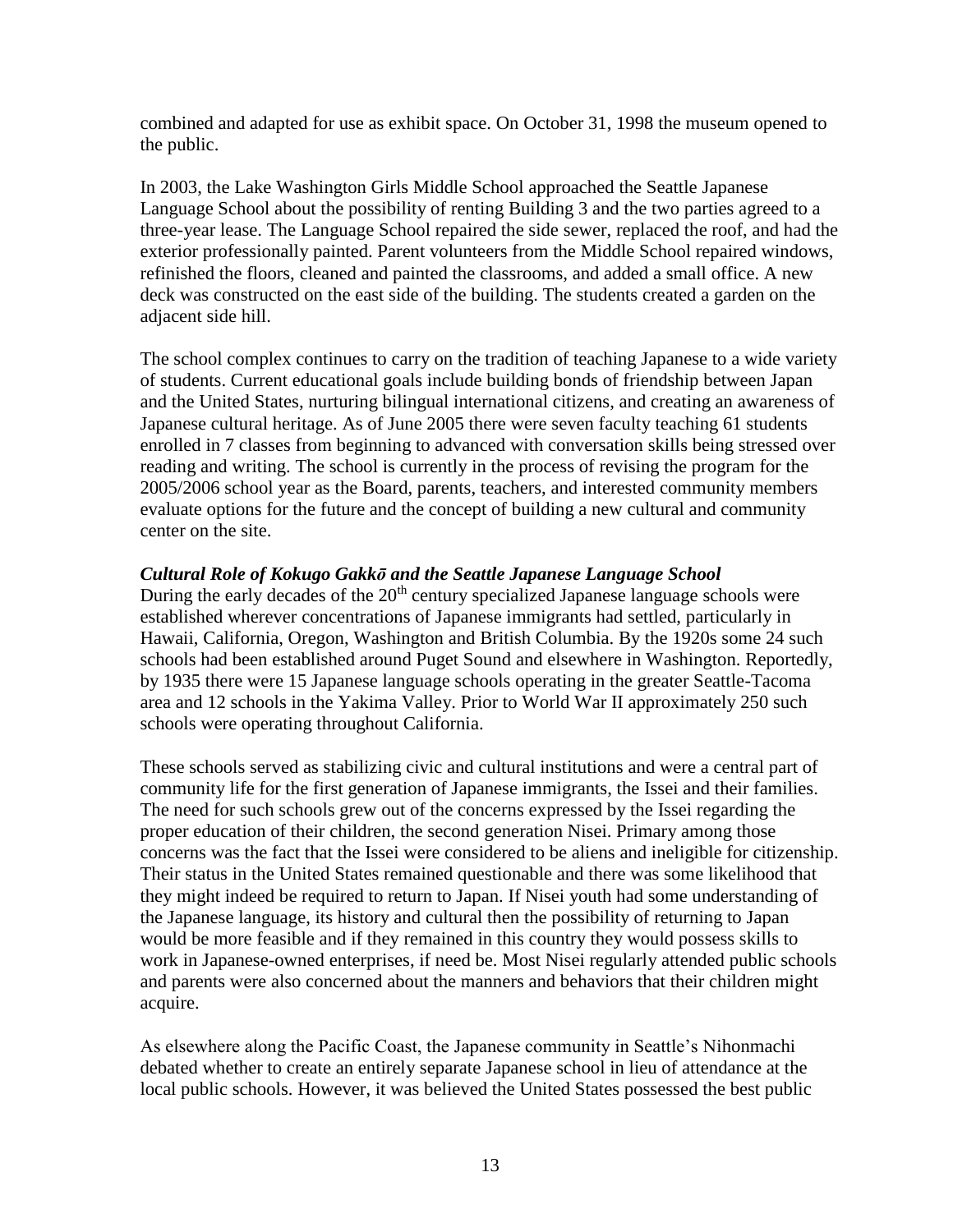school system in the world and students were already learning basic subjects very well. Thus, there was no need for the Japanese language school to replicate the teaching of basic subjects that were already fully covered in the public schools.

Kokugo Gakkō was the earliest Japanese language school to be established in the nation and it used an approach that became typical elsewhere throughout the region. It functioned as an after-school facility where the Nisei received supplemental lessons in Japanese ethics, history, geography and most importantly, language. Thus, for two hours a day – after the public school day ended – Nisei continued studies focused on their Japanese heritage. However, while the intent was to promote a shared set of cultural norms and values – it appears that contrary to those goals the school also functioned in a way that sparked resistance and reinforced desires to assimilate.<sup>5</sup>

Interestingly, the buildings constructed to permanently house the Kokugo Gakkō were entirely Western in architectural style, design and construction. The decision to construct a building that would not exhibit elements drawn from traditional Japanese architecture, as had been the case for the Japanese Pavilion at the Alaska Yukon Pacific Exposition and the Seattle Buddhist Temple constructed in 1908, may have been based on economic and/or political considerations.

After World War I there was rising public hostility and debate regarding Japanese assimilation and an increased level of concern about the role of the burgeoning language schools. Some citizens regarded foreign language schools and textbooks as an impediment to Americanization. Leaders of the Japanese community recognized the need to join in the Americanization movement and, to some degree, promote cultural assimilation. Community leaders also felt that in certain cases, the Kokugo Gakkō was a source of misguided anti-Japanese sentiment.

Consequently, consideration was given to writing and publishing a set of Japanese language textbooks specifically for use in the Pacific Northwest and more local in scope. It was thought that textbooks produced in the United States rather than Japan would contribute to the goals of Americanization and thus dispel some of the anti-foreign sentiment. In addition, textbooks written for American born Japanese would incorporate material directly relevant to the students' lives, be more interesting for them, and be easier for teachers to use. By 1921, new locally produced textbooks had been compiled and were in use for the most part.

In September 1925, Mr. Yoriaki Nakagawa, an immigrant teacher from the Japanese Language School in Fife moved to Seattle to attend the University of Washington. In 1926, he joined the Kokugo Gakkō as the head teacher and around 1928 he became principal, a position he held until his arrest by the F.B.I. on December 7, 1941. Mr. Nakagawa was the last and longest serving principal of the Kokugo Gakkō.

The principal played a major role in the day-to-day operation of the school. He supervised almost all educational matters in addition to teaching one or more classes. In 1931 the teaching staff consisted of 23 teachers in addition to the principal. There were five men and

 $\overline{a}$ <sup>5</sup> See Dubrow, Sento at Sixth and Main for discussion of the cultural significance and legacy of Kokugo Gakko.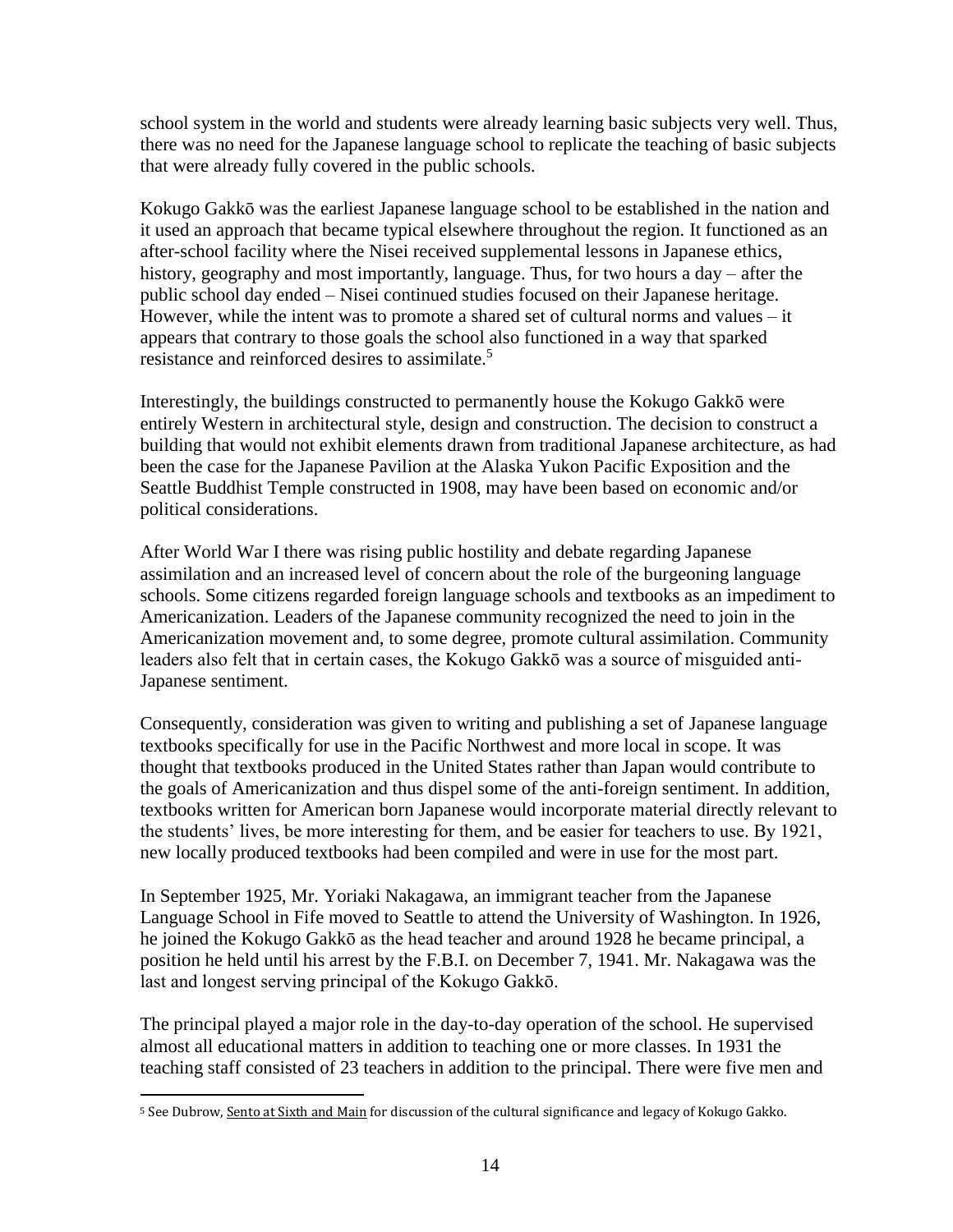eighteen women teachers. Most were graduates of a normal school in Japan and had several years of teaching experience in elementary schools in Japan. The staff also included a janitor and errand boy.

In the late 1920's and 1930's the greatest goal of the school was for students to attain near fluency in both spoken and written Japanese. Due to racial discrimination and worsening economic conditions in the 1930's, employment opportunities for the Nisei were limited. It was thought that competence in Japanese would enable young people to finds jobs with Issei businesses and companies doing business with Japan. Strong bilingual ability was also regarded as the key to finding suitable employment in Japan should good positions prove to be unattainable in the United States. Japan had become a powerful country and held great economic promise in Asia. In addition to the practical benefits, the political and cultural position of Japan during this era also engendered a degree of pride in learning the Japanese language.

For students residing in a home where Japanese was the primary language of communication and who worked seriously at their studies the high goals of the school were attainable. However, the school curriculum was designed to build on a student's existing conversational fluency by adding reading, writing, and advanced conversation and was very challenging.

By the early 1930s, the school year began on the  $1<sup>st</sup>$  of April and ended on March 31 of the following year. Classes were held from 4:00 P.M. to 5:00 P.M. Monday through Friday during the winter season. In the spring and fall seasons classes ended at 5:25 PM. During the summer after the public schools had closed for vacation, there was a four-week summer session from 9:00 A.M. to 10:30 A.M. each morning.

Of the seven hours of classroom instruction available each week, four hours were devoted to reading, one and one half hours to composition, one hour to speaking, and one half hour to writing the Japanese characters. During the winter session, which was one half hour shorter than the spring and autumn sessions, less time was devoted to reading and composition. Newspapers and magazines in Japanese and English were also used as instructional material. Japanese-English and English-Japanese translation was also taught. The Kokugo Gakkō also had a library that contained valuable works on education, literature, and art in both Japanese and English.

Music education was also an integral part of the Kokugo Gakkō and two songs were composed especially for the school. One was the school song, *Kokugo Gakkō* with lyrics written in 1930 by Heizaburō Takashima (1865-1946) and music composed by Fumiko Yotsuya (1906-1981). The other song was, *Kokkō kōshinkyoku* [Japanese Language School March] with lyrics by Mr. Nakagawa and music by Yoshinori Matsuyama. Kichiyo Nakagawa was the arranger. Both songs were used throughout the 1930s on field day and at other special events. On Fridays after school, local musician and music teacher Yoshirō (Shisui) Miyashita gave voice lessons to students interested in singing. For a period there was a school orchestra that was also under the direction of Mr. Miyashita. Throughout the 1930's an event called Gakugeikai [Performing Arts Show] was held for families. Students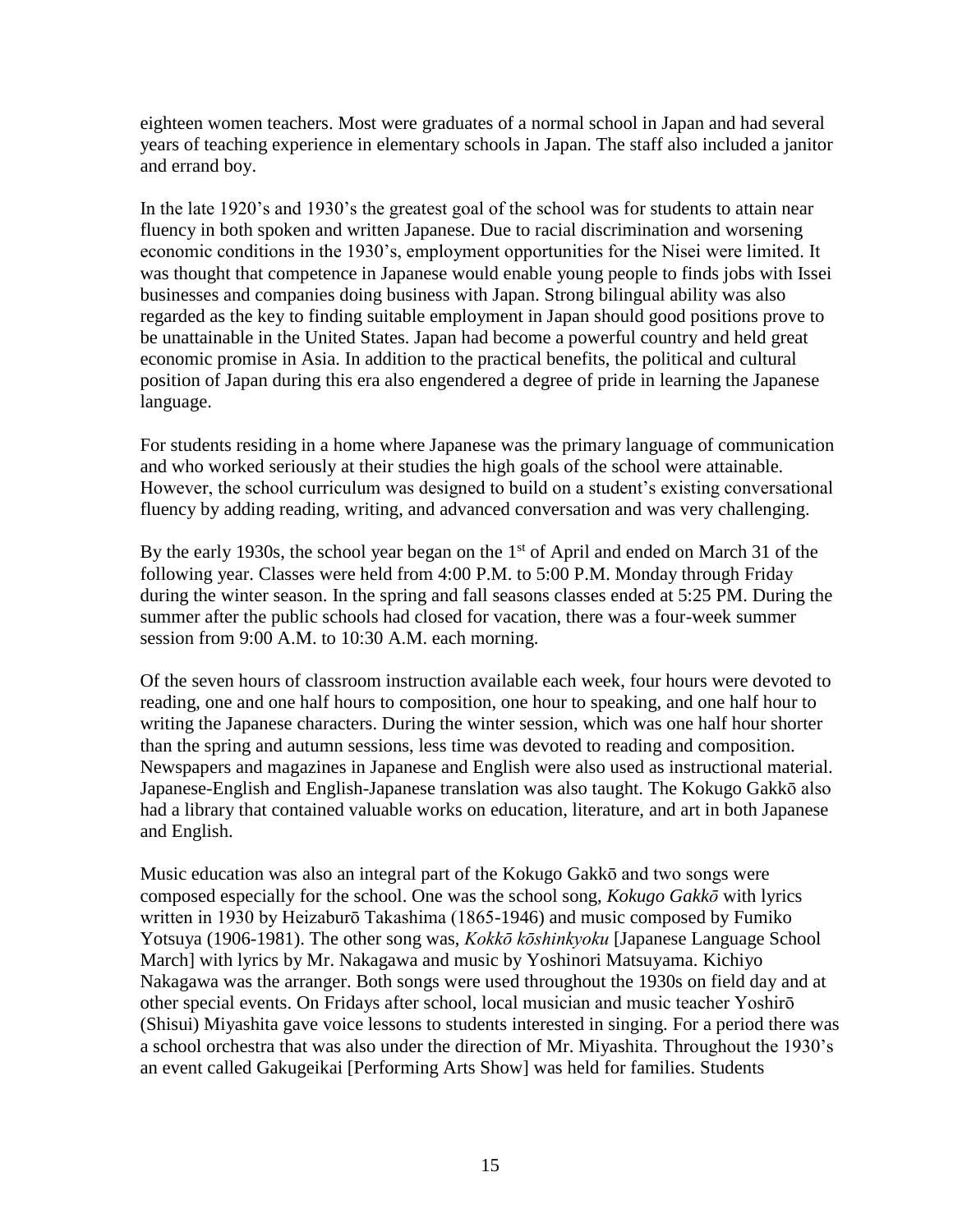performed a program consisting of music, dance, skits, and recitations. Calligraphy and artwork were often displayed.

Field day, or undōkai, was the primary social event of the school year. It brought together students, teachers, parents, and friends from the community for a day of picnicking, socializing, exercise, athletic competitions, and the presentation of academic achievement awards. Activities were very similar to school field days in Japan, with students being divided into red and white teams for the athletic events. Undōkai at Kokugo Gakkō dates from as early as 1911 when it was held at Jefferson Park on Beacon Hill. By the 1930s it had become a major event and was customarily held on the last Sunday in May.

A school motto or kōkun, was written in the mid 1930's by a committee of teachers and consisted of three lines:

- 1. Study Japanese culture and always speak correct Japanese.
- 2. Have good manners, respect your elders, and wear neat and clean clothes.
- 3. Be truthful in all things and be good American citizens.

The motto was reproduced on paper measuring approximately 2 x 5 feet and placed above the blackboard at the front of each classroom. Requests for copies of the motto were received from Japanese language schools in Washington, Oregon, and British Columbia.

In 1937 Mr. Nakagawa published a book on Japanese and American manners and polite behavior called *Nichi-Bei sahō no jōshi*k*i*. The English title was *Etiquette*. This book was widely read in Japanese communities in the Western United States, serving as a basic guide for those interested learning about manners and etiquette.

However, the rigid focus of the school on communication and proper behavior caused many Nisei to become resentful. The strict discipline and the significant time commitment that students had to devote to Kokugo Gakkō meant that they were unable to participate in regular after public school activities, social events or sports leagues. Not all students had the desire to achieve the highest academic goals or could not endure the onerous education process and choose to leave the school before acquiring functional fluency. Despite such conflicts and economic hardships, the school thrived and enrollment remained steady throughout the 1930s and many students succeeded in learning the language and culture of their parents. In fact, the Kokugo Gakkō was highly regarded, both on the West Coast and in Japan, for the quality of instruction and the high level of student achievement.

Immediately after the attacks of December 7, 1941 the FBI searched principal Yoriaki Nakagawa's home and he was arrested. Language school teachers and principals were prominent in Japanese American communities and easily suspected of fostering allegiance to the war enemies. So along with other Issei community leaders, they were the earliest targets for arrest and internment. Any institutions or activities associated with Japanese culture were questioned due to latent hostility and overt anti-Japanese propaganda.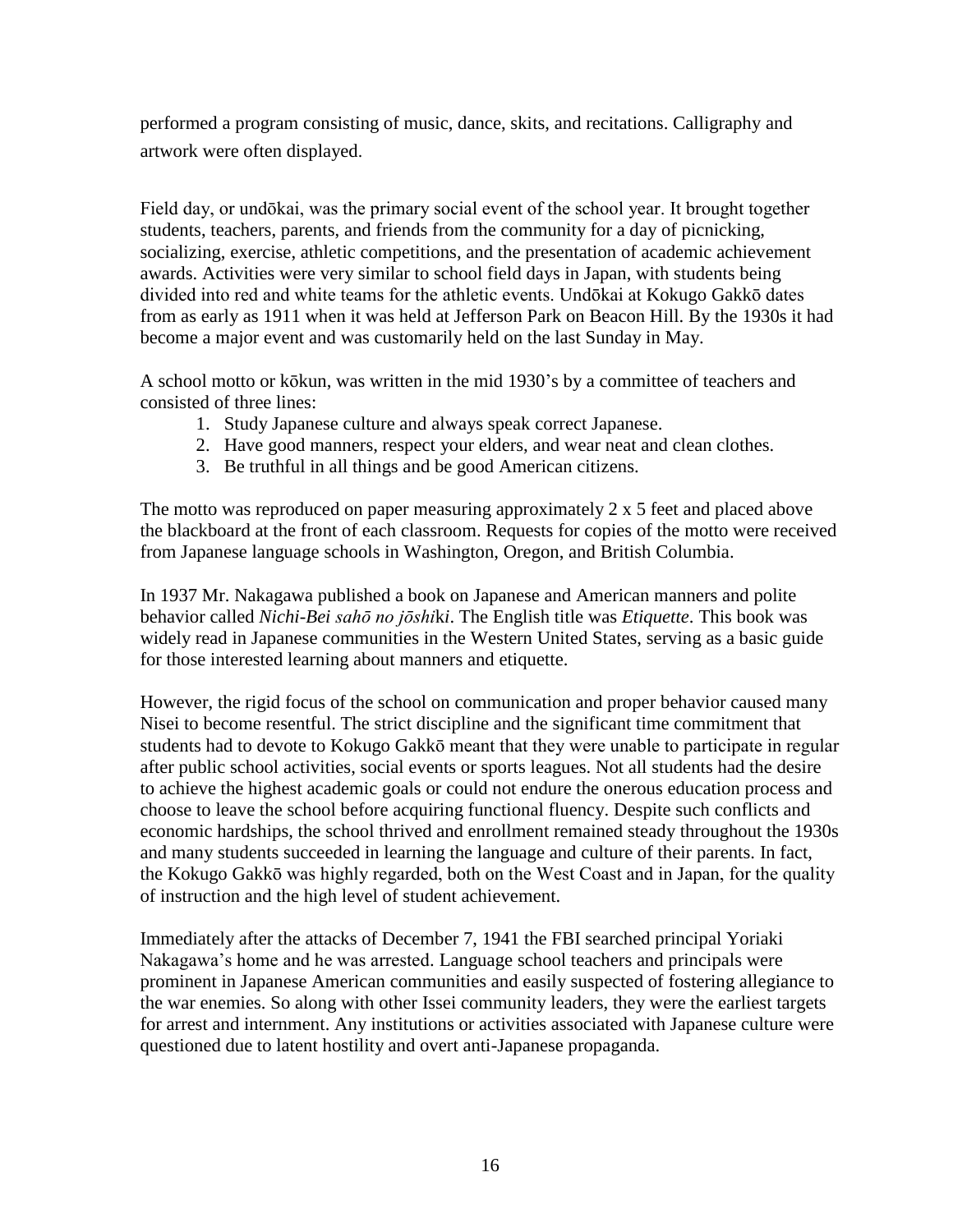Nakagawa was subsequently held at the Immigration Bureau in Seattle from December 19<sup>th</sup> to 20th and then sent to an internment camp in Missoula, Montana. Further investigation proved him innocent of any disloyalty to the United States and he was transferred to the Camp Harmony assembly center at Puyallup. He and his wife were later incarcerated with other Seattle Japanese at Minidoka in Idaho. He received many offers from the U.S. military and various universities in the Midwest and East to leave camp and work as a Japanese language teacher or interpreter, which he declined. Mr. and Mrs. Nakagawa ultimately resettled in Chicago where he was involved in the founding of the local Japanese newspaper; however, he would never again play a major role in Japanese language education.

The internment of people of Japanese decent living along the Pacific Coast brought about an end to most of the former language schools. During the immediate post war era many relocated internees did not return to the communities where they had previously resided. In very few cases did buildings that had previously served as language schools function for that purpose after World War II. The Tacoma Japanese Language School [Nihon Go Gakko] is an obvious local example. It was established and evolved during the same era as the Kokugo Gakkō and served a large and thriving Nihonmachi near downtown Tacoma. It also served as the 'civil control center' where internees from the Tacoma area were required to report, be registered and transferred to camps. After the war, Nihon Go Gakko never reopened as a school.<sup>6</sup> It remained essentially abandoned and unused – for many years storing abandoned items left behind by internees. Despite preservation efforts, the University of Washington had the building demolished in 2004. In some few cases – the Seattle Japanese Language School most prominently - community organizations acquired and reused the old school buildings for social or cultural purposes.

By the early 1950s the circumstances in Seattle's Nihonmachi and attitudes toward Japanese language education had changed significantly in comparison to the 1920s and 1930s. There were many fewer families in which Japanese was still spoken on a daily basis as English had become the predominant language in most Nisei homes. Their Sansei children found little necessity for learning or using Japanese. The economic motivations for learning Japanese in the 1930s no longer existed. Furthermore, Japan's position as a defeated nation did not inspire the study of the language or the cultivation of its heritage.

It was under these circumstances that Mr. Iwao Matsushita became the first principal of the reestablished Seattle Japanese Language School in September 1956. Along with five other teachers they began to teach Japanese language classes to 250 students in a portion of the former Kokugo Gakkō building complex.

Most of the students who came to the reestablished school had little or no foundation in spoken Japanese, so it was taught as a second language. Classes were offered for several hours on Saturday mornings, rather than five days a week as was the case before the war. The pre-war goal of achieving eventual fluency in speaking, reading, and writing was no longer realistic. Instead, the new language school focused on cultural enrichment and basic language

 $\overline{a}$ 

<sup>6</sup> Both the Tacoma Nihon Go Gakko and the Seattle Kokugo Gakkō served as temporary housing for returning evacuees and families in the aftermath of the war.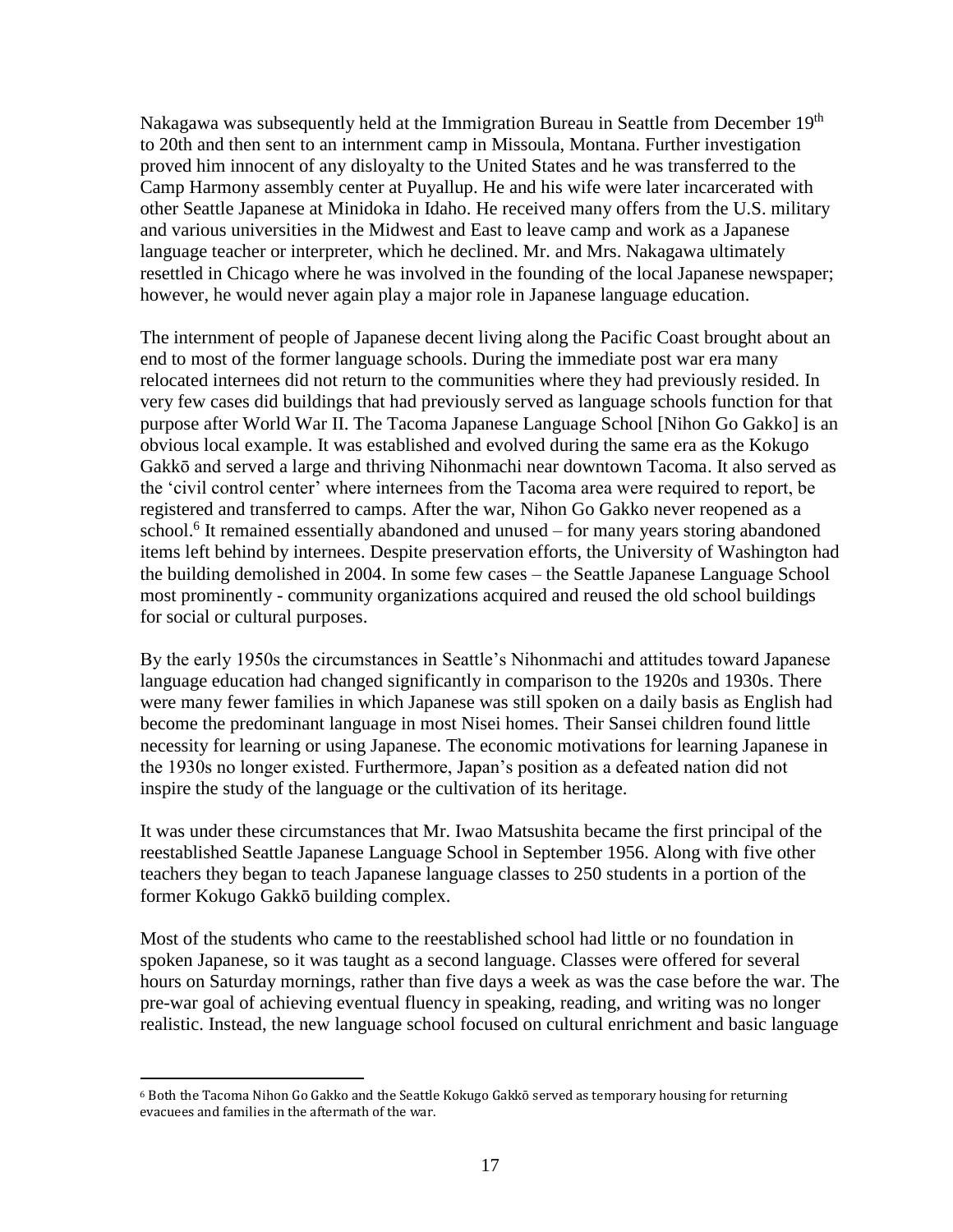skills. It was also recognized that through the study of Japanese, a new generation of Sansei students could gain an understanding and appreciation of their cultural heritage.

Mr. Matsushita played a significant role in the preservation of the school complex and its historic role while serving as principal until 1974. He was succeeded as principal by Ms.Yasuko Shigaki who had been involved with the school since 1960. Ms. Fumiko Maeshiro, who began teaching at the school in 1978, stepped forward to become the third principal in 1990 and continued until 1995. Ms. Sachiko Murakami, who began teaching at the school in 1977, followed as the fourth principal from 1995 to 1998.

Regular events during the school year included an open house early in the school year, observance of Japanese New Year, Girl's Day, Childrens' Day (the pre-war Boys' Day), and the undōkai with graduation and recognition ceremonies at the end of the year. The school also participated in the Cherry Blossom Festival held annually at the Seattle Center. Ms. Murakami revived the Gakugeikai. There was also a short Japanese language summer camp held at the school. School enrollment for 1996-1997 included 181 students from Kindergarten through Advanced courses.

Ms. Norigiku Horikawa took over as the fifth principal in 1999. She revised the curriculum and made programmatic changes. In August 2000, the school was awarded the Foreign Minister's Commendation – an honor presented by the Japanese government to only four companies or individuals over the course of a year.

Notable major changes had occurred related to Japanese language education in the greater Seattle area. The Megumi Preschool, founded in South Seattle by a former JLS teacher, provided an excellent bilingual environment for small children and had become very popular. Experimental Japanese language programs were initiated at Franklin and Ingraham High Schools in the late 1960s and grew into established academic programs. By 2000, a bilingual Japanese program (K-6) was available at the John Stanford International School at Latona. Several middle schools in Seattle also began to offer beginning Japanese as a foreign language elective and many public and private high schools now offer three years of Japanese as part of their standard world languages curriculum. In addition, there are a number of private Japanese language day care centers, kindergartens and Saturday schools throughout the region.

Of particular note is the school founded in Bellevue in 1971 by the Shunjūkai, an organization of Japanese "company people" working in the Seattle area. It was established for the specific purpose of replicating Japanese core instruction for Japanese children who would be returning to school in Japan with their parents after a two to five year stay in the United States. It was essential that these children maintain their Japanese ability if they were to re-integrate into the Japanese school system after a number of years in American schools. Initially admission to the Shunjūkai school, also referred to as the "Nihonjin Gakkō," was strictly limited to fluent native speakers, preferably Japanese nationals. However, in recent years a growing number of families with one adult native speaker of Japanese sought a more rigorous program than could be provided at the Seattle Japanese Language School and have turned to the Bellevue school. Thus, the school - now called the Shiatoru Nihongo Hoshū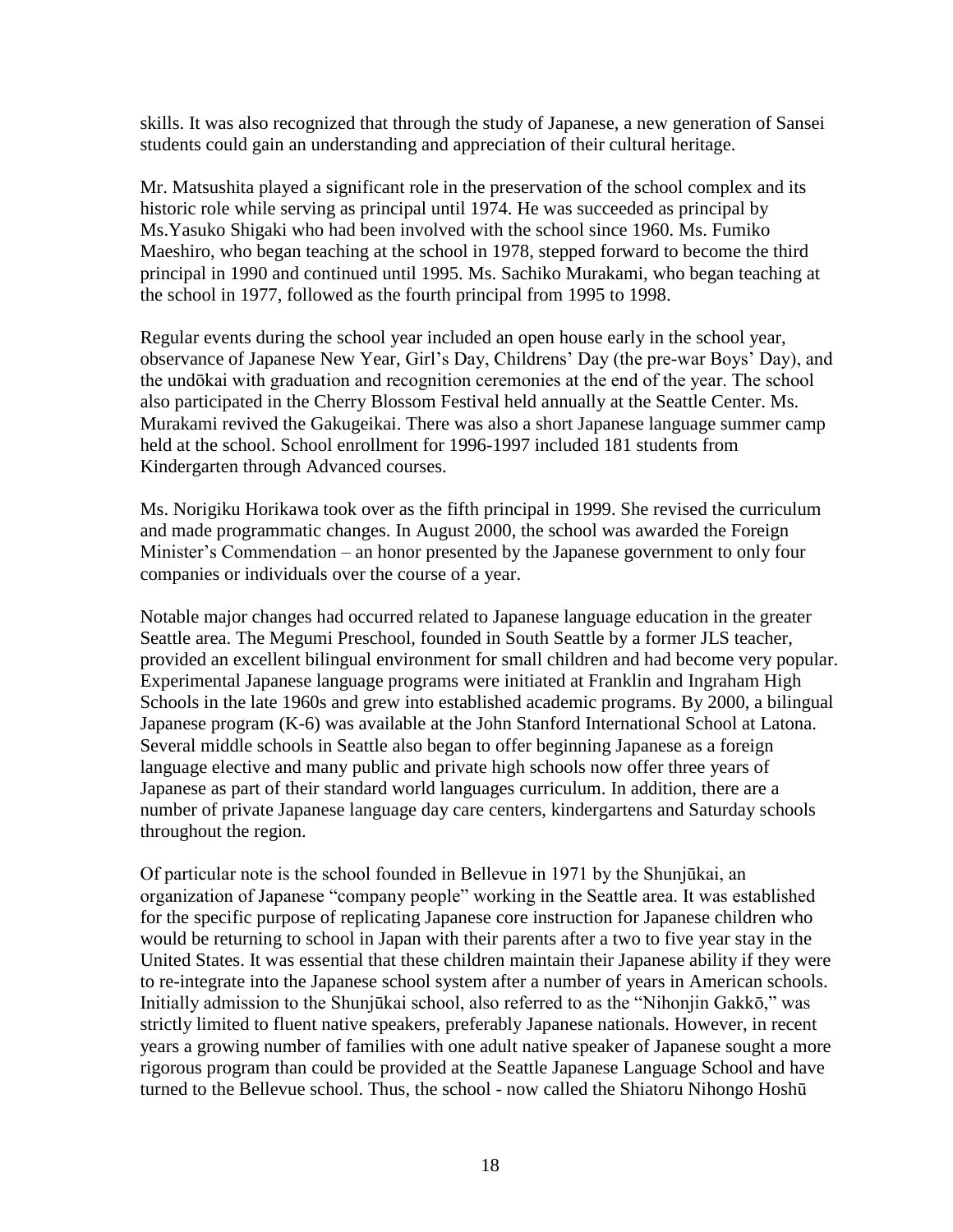Gakkō (Seattle Japanese School) - became somewhat more flexible in its admission policies and accepts permanent U.S. residents of all backgrounds who could pass the entrance examination.

The combination of public schools with Japanese classes offered five days a week and the broad selection of private specialty schools has reduced the role of the Seattle Japanese Language School and impacted enrollment. In 2003 the kindergarten class was cancelled due to low enrollment. In 2003 Ms. Yukiko Clawson, a teacher with many years experience in the classroom, became the current principal.

The school complex continues to carry on the tradition of teaching Japanese to a wide variety of students. Current educational goals include building bonds of friendship between Japan and the United States, nurturing bilingual international citizens, and creating an awareness of Japanese cultural heritage. As of June 2005 there were seven faculty members teaching 61 students enrolled in 7 classes from beginning to advanced with conversation skills being stressed over reading and writing. The school is currently in the process of revising the program for the 2005/2006 school year as the Board, parents, teachers, and interested community members evaluate options for the future and the concept of building a new cultural and community center on the site.

In 2004, the Nikkei Heritage Association of Washington (NHAW), a grassroots organization made up of a broad spectrum of community members began working collaboratively with the Japanese Language School, and is currently a building tenant. The Nikkei Heritage Association was specifically formed to come together in partnership and collaboration to design, construct and operate a modern and self-supporting facility that will preserve and celebrate Japanese and Japanese American culture and activities; and build a stronger sense of community for all generations.

NHAW is working with the Japanese Language School to jointly develop current community programming, offering new and unique heritage projects, educational trainings and cultural projects about the Japanese American community in order to help the Japanese Language School continue to provide the language training to new generations of the community interested in sustaining its cultural heritage.

#### **Bibliography:**

Dubrow, Gail Lee. Sento at Sixth and Main: Preserving Landmarks of Japanese American Heritage, Seattle Arts Commission, 2002/Smithsonian Books reprint, 2004.

Harrison, Scott Edward. "History of the Seattle Japanese Language School, Part One," *The North American Post*, July 13, 2005, pg. 6.

Harrison, Scott Edward. "History of the Seattle Japanese Language School, Part Two," *The North American Post*, July 13, 2005, pg. 4.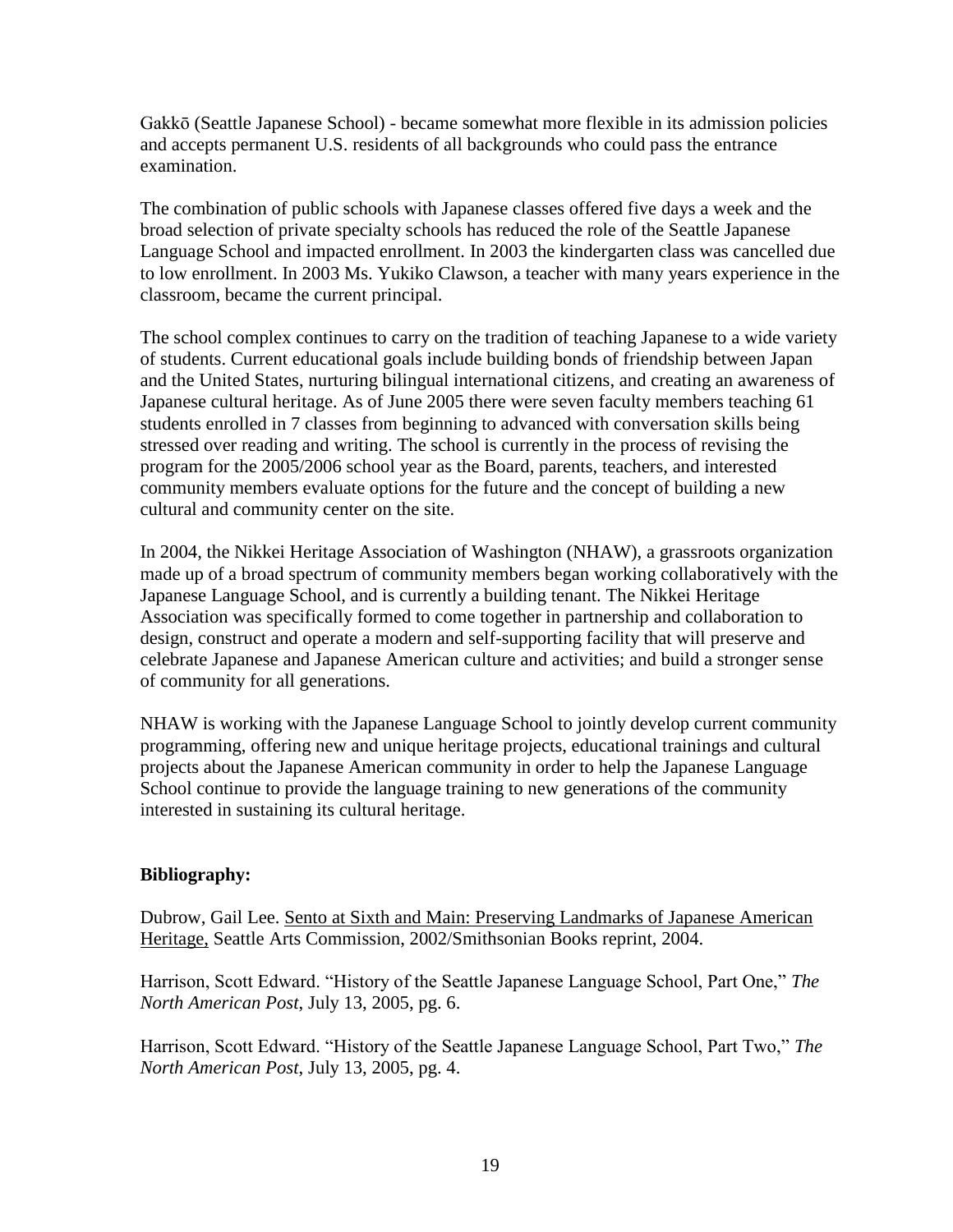Harrison, Scott Edward. "History of the Seattle Japanese Language School, Part Three," *The North American Post*, July 20, 2005, pg. 6.

Harrison, Scott Edward. "History of the Seattle Japanese Language School, Part Four," *The North American Post*, July 27, 2005, pg. 4.

Harrison, Scott Edward. "History of the Seattle Japanese Language School, Part Five," *The North American Post*, August 3, 2005, pg. 4.

Harrison, Scott Edward. "History of the Seattle Japanese Language School, Part Six," *The North American Post*, August 10, 2005, pg. 4.

Harrison, Scott Edward. "History of the Seattle Japanese Language School, Part Seven," *The North American Post*, August 17, 2005, pg. 4.

Harrison, Scott Edward. "History of the Seattle Japanese Language School, Part Eight Conclusion," *The North American Post*, August 24, 2005, pg. 6.

Harrison, Scott Edward. Unpublished manuscript. "History of the Japanese Language School" revised draft. October 27, 2005.

------------ "Nihon Go Gakko –Seattle Japanese Language School," National Register of Historic Places Inventory – Nomination Form, 1982.

Krafft, Katheryn H. "Nihon Go Gakko – Tacoma Japanese Language School," National Register of Historic Places Inventory – Nomination Form, 1984.

## *The features of the Landmark to be preserved include:*

**The exteriors of Buildings #1, #2 and #3, and the site**

Issued: October 18, 2006

Karen Gordon City Historic Preservation Officer

cc: Ron Mamiya Ken Katahira Steve Woo Andy Moniz Bif Brigman Les Tonkin Stephen Lee, LPB Diane Sugimura, DPD Cheryl Mosteller, DPD